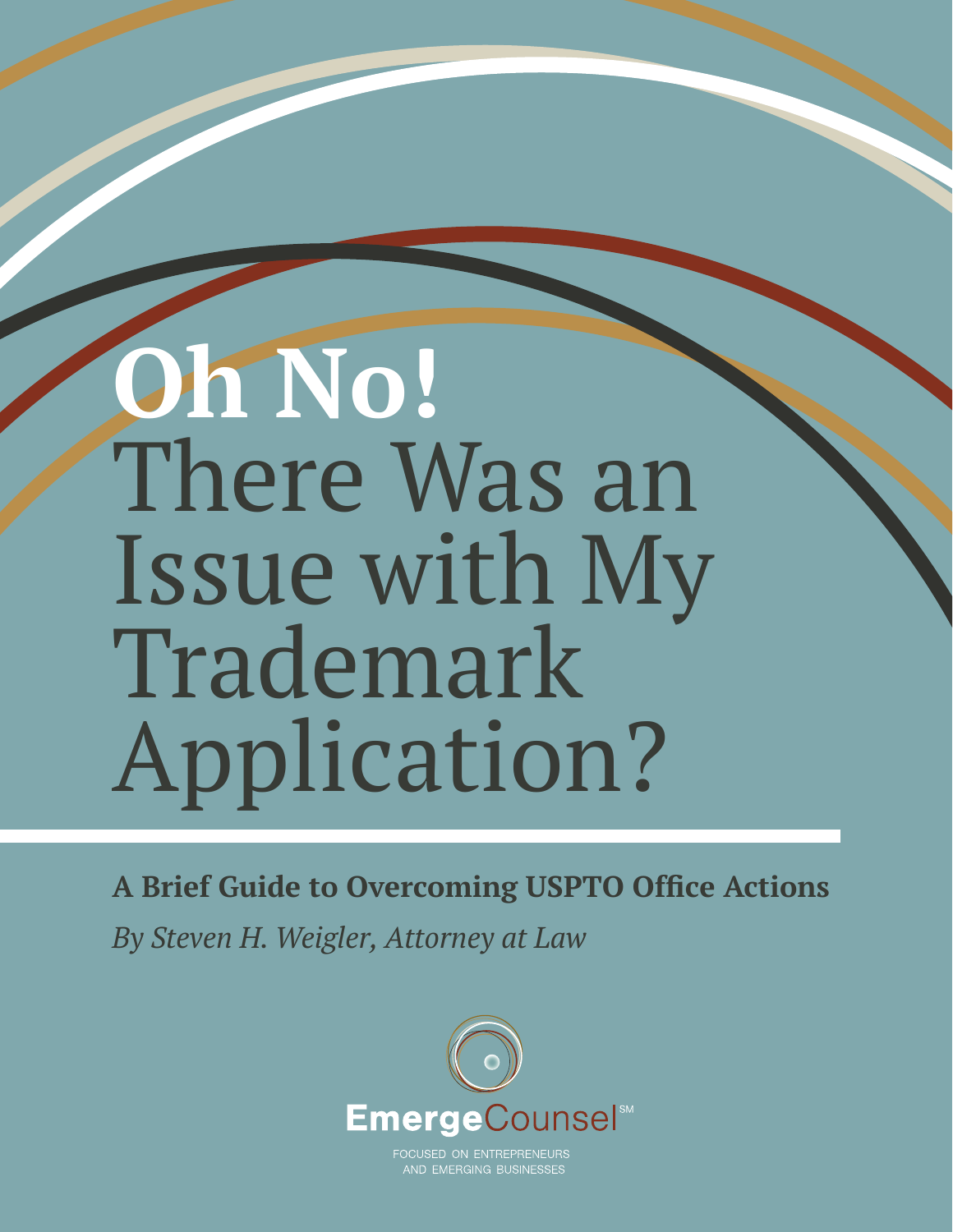# **OH NO! THERE WAS AN ISSUE WITH MY TRADEMARK APPLICATION?**

## **A Brief Guide to Overcoming USPTO Office Actions**

*By Steven H. Weigler, Attorney at Law*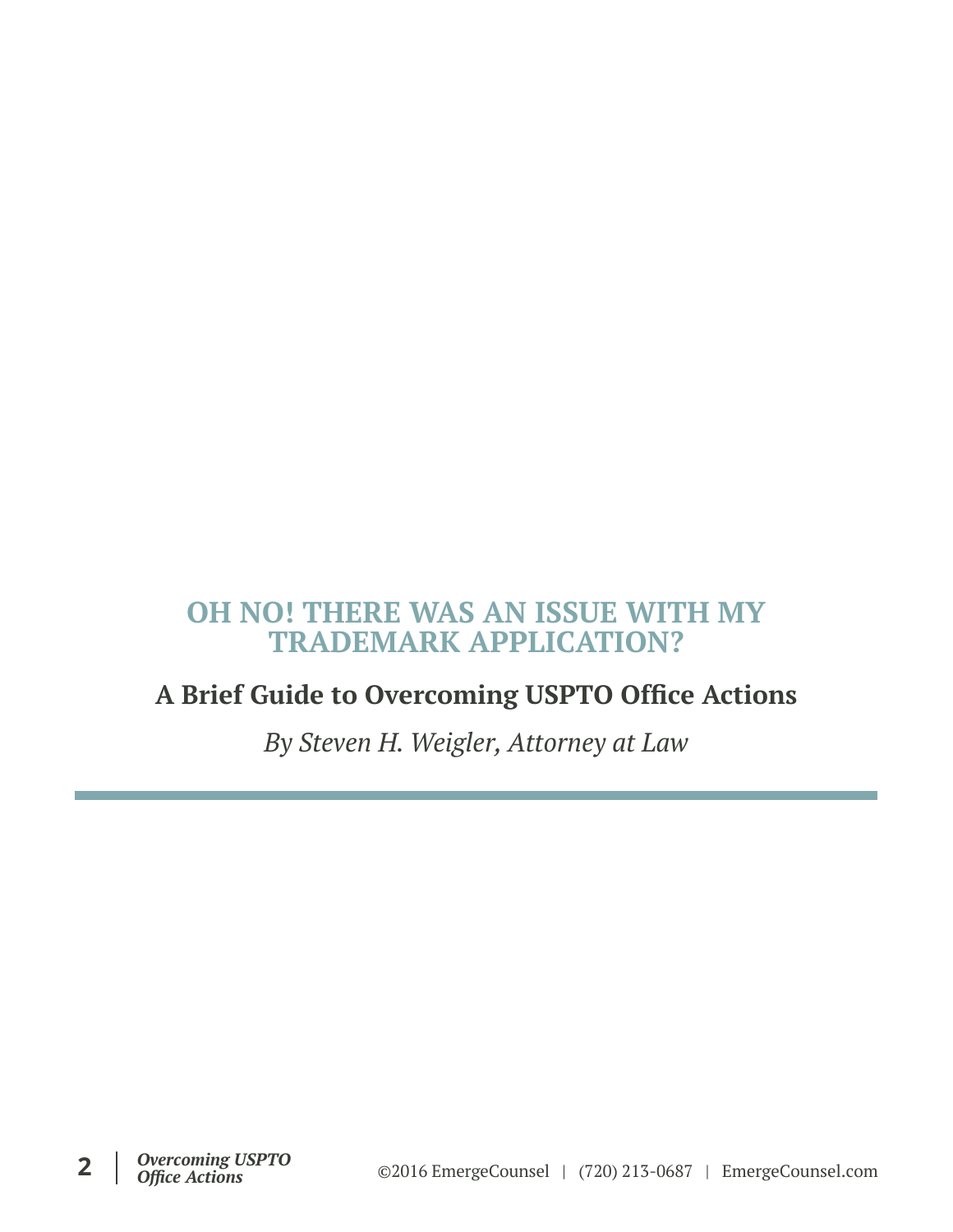©2016 by EmergeCounsel. All rights reserved.

No part of this publication may be reproduced, stored in a retrieval system or transmitted in any form or by any means, electronic, mechanical, photocopying, recording or otherwise, without prior permission of EmergeCounsel. The exception would be in the case of brief quotations embodied in the critical articles or reviews and pages where permission is specifically granted by the publisher or author.

Although every precaution has been taken to verify the accuracy of the information contained herein, the author and publisher assume no responsibility for any errors or omissions. No liability is assumed for damages that may result from the use of information contained within.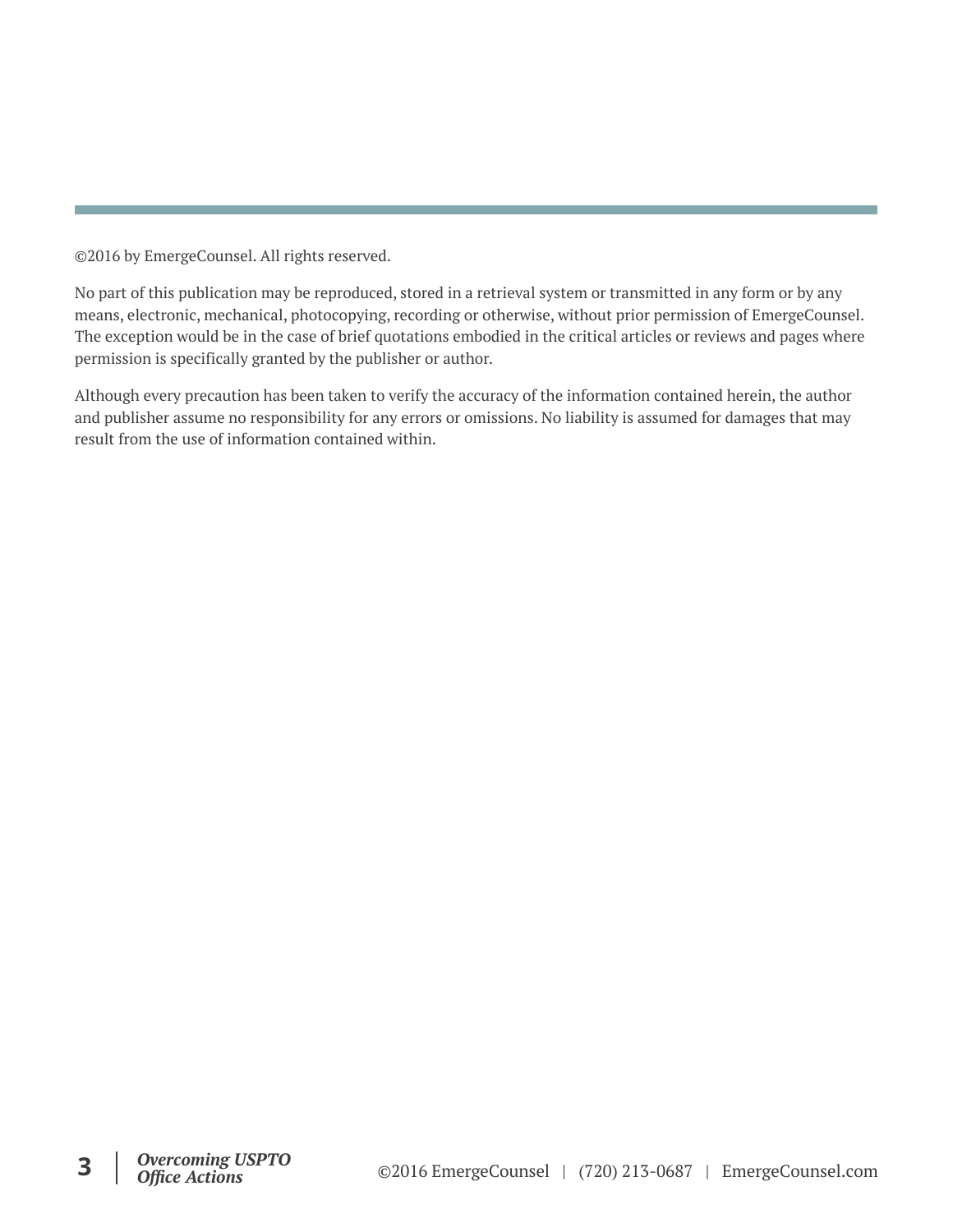# **TABLE OF CONTENTS**

| NOW THAT I UNDERSTAND WHY I GOT AN OFFICE ACTION, |  |
|---------------------------------------------------|--|
|                                                   |  |
|                                                   |  |
|                                                   |  |
|                                                   |  |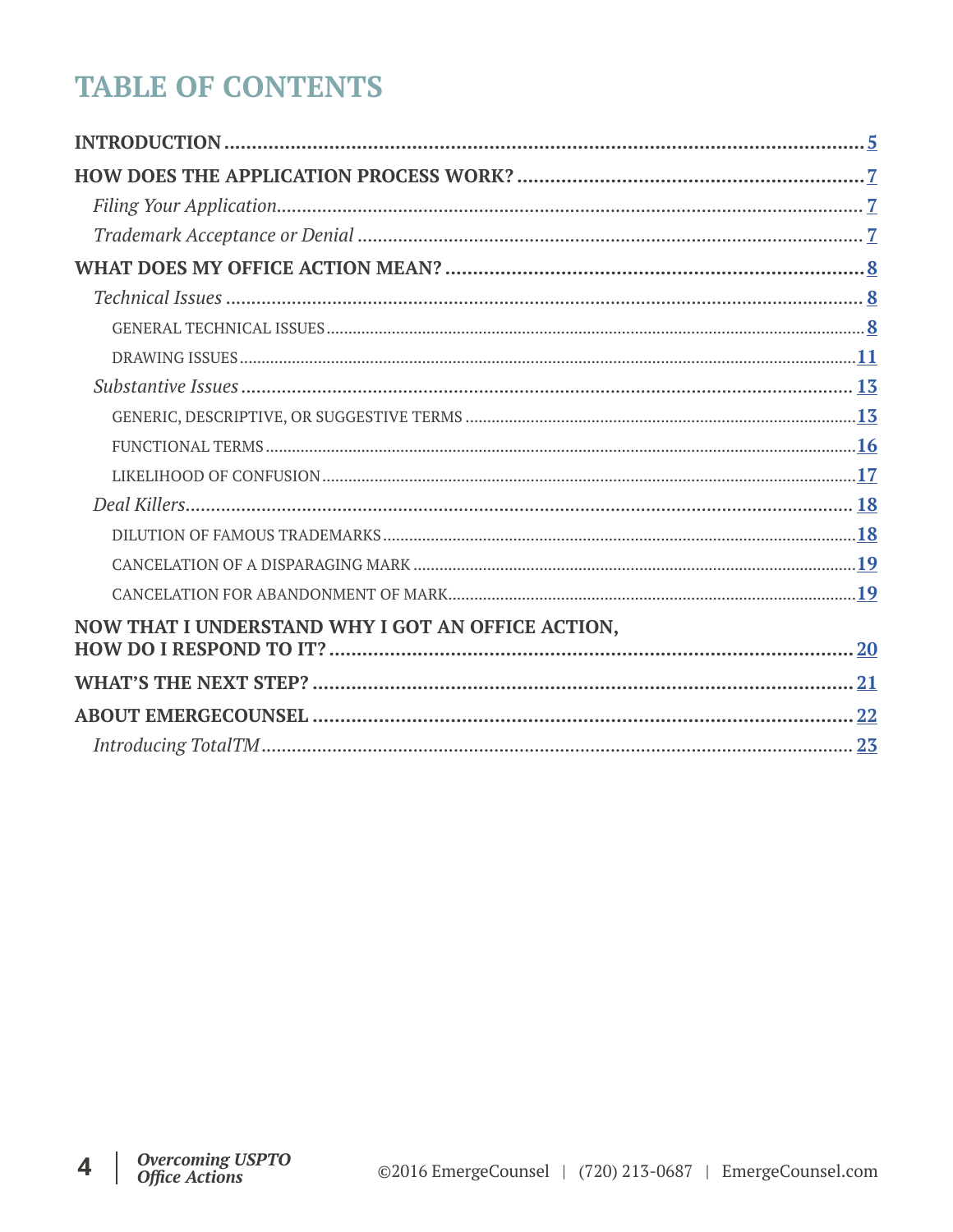# <span id="page-4-0"></span>**INTRODUCTION**

Trademark is an arcane area of law, and statistics demonstrate that United States Patent and Trademark Office (USPTO) filings face a high percentage of failure. In fact, according to a [2013](https://journals.law.stanford.edu/sites/default/files/stanford-technology-law-review-stlr/online/dotrademarklawyersmatter.pdf)  [Stanford study,](https://journals.law.stanford.edu/sites/default/files/stanford-technology-law-review-stlr/online/dotrademarklawyersmatter.pdf) **six out of ten trademarks filed without attorneys fail to register.** 

> *That means that if you file a trademark application without using a trademark attorney, there's a 60% chance that your application will be denied.*

Furthermore, if you file an application incorrectly, the protection for the mark could be canceled and you could even be sued by another brand for trademark infringement.

Federal trademark protection is extremely important for anyone who wants to create a unique brand and enjoy the protection of exclusivity. Trademark protection helps you:

- Deter others from remotely coming close to your brand, logo, or trade name—even if your brand is relatively new.
- Take necessary legal action in federal court and receive damages from, and injunctions against, any infringers.

In part because they offer such strong protection, trademarks are property (like a home or a car), and property has value.

For example, Google's trademark is considered its most valuable asset, and is estimated to be worth billions and billions of dollars. Why? Because trademarks protect brands, and without a strong brand, your goods or services are not very valuable—compare Google to the now-defunct InfoSeek, for example.



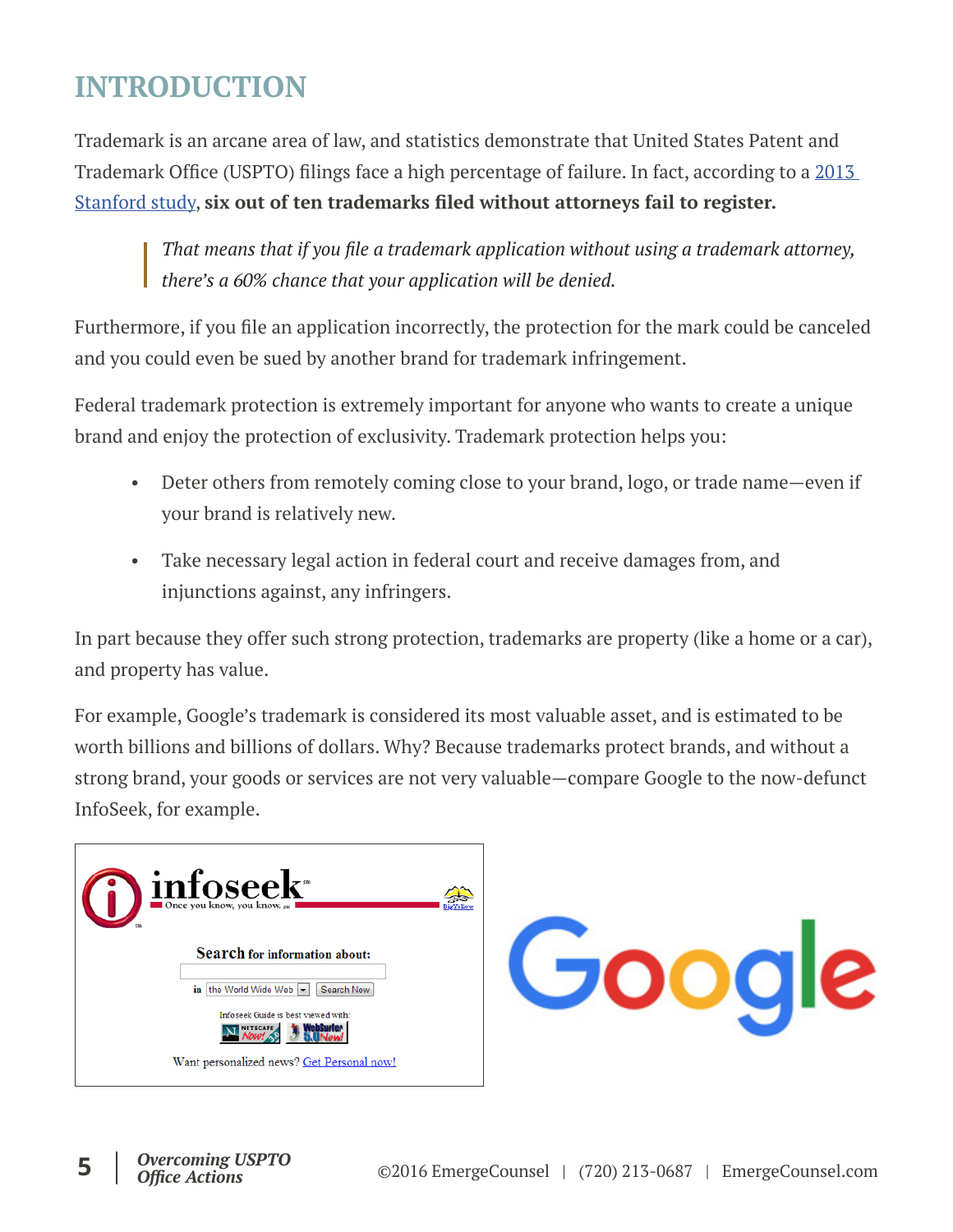Furthermore, almost every major brand applies for trademarks early and often. For example, Five Guys Burger and Fries (a fast-casual restaurant chain) trademarked this:



This trademark basically protects their entire menu—as well as the look and feel—in one fell swoop. And even though their main product is hamburgers, their mark does not come close to other trademarked competitors in the same space, like McDonald's or Burger King.



Big brands also protect their own marks. McDonald's, for instance, protects almost every one of its products through trademark, including the Big Mac and the Filet-O-Fish.

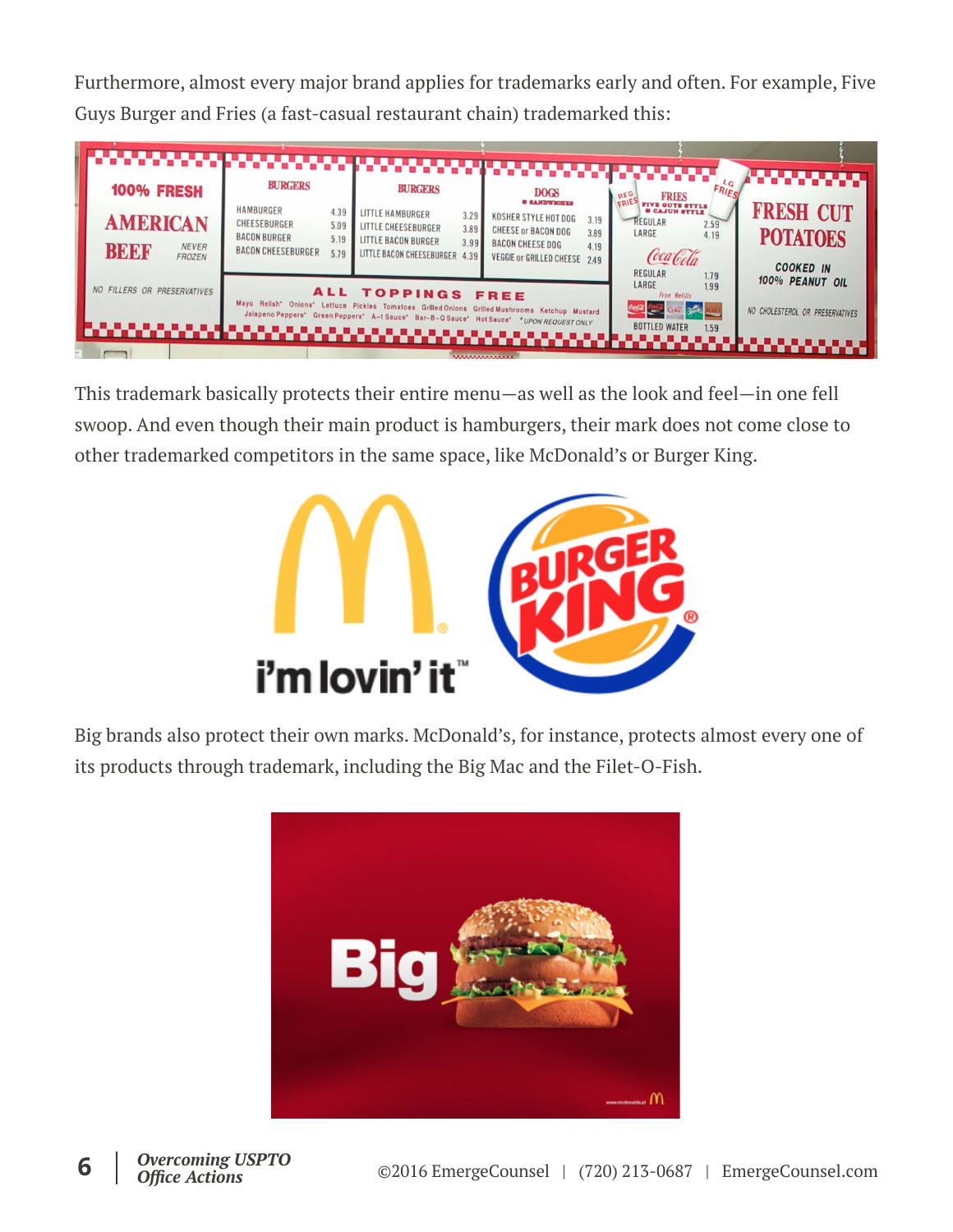<span id="page-6-0"></span>If you are reading this, you have probably applied for a trademark and been denied (i.e., you have been issued an **Office action**). You have gotten this far because protecting your brand is important to you—so let's explore the issues you may be facing with the USPTO and figure out the best next step for you.

# **HOW DOES THE APPLICATION PROCESS WORK?**

The USPTO is in charge of policing trademarks. Everybody who files a trademark needs to go through the same process, and even very wealthy companies are denied trademark protection sometimes. For example, Walmart was denied trademark protection for the "happy face" symbol, right, and Twitter was denied trademark protection for the word "tweet."



# Filing Your Application

Most trademark applications are completed online these days, and the USPTO has in-depth online instructions. The USPTO also has an excellent assistance center that will walk you through any technical issues (e.g., what form to use)—you can call them at 1-800-786-9199.

When an application is filed, the USPTO assigns an **examining attorney** to review it. This usually occurs within four to six months.

# Trademark Acceptance or Denial

If the examining attorney sees no issues, they will move the application to publication in the USPTO Trademark Official Gazette. Publication gives the public the opportunity to review and object to the mark (although very few people actually look at the Gazette).

If the examining attorney sees perceived issues, they will file an Office action. In the Office action, the examining attorney will explain the issues and provide six months to respond to their objection(s). If you do not submit a response within six months, the application will be abandoned, meaning that your protection will be removed and your trademark could be in jeopardy.

Wondering what your Office action means? Let's go through the main types of Office actions, why they are usually issued, and how to correct the problems with your trademark application.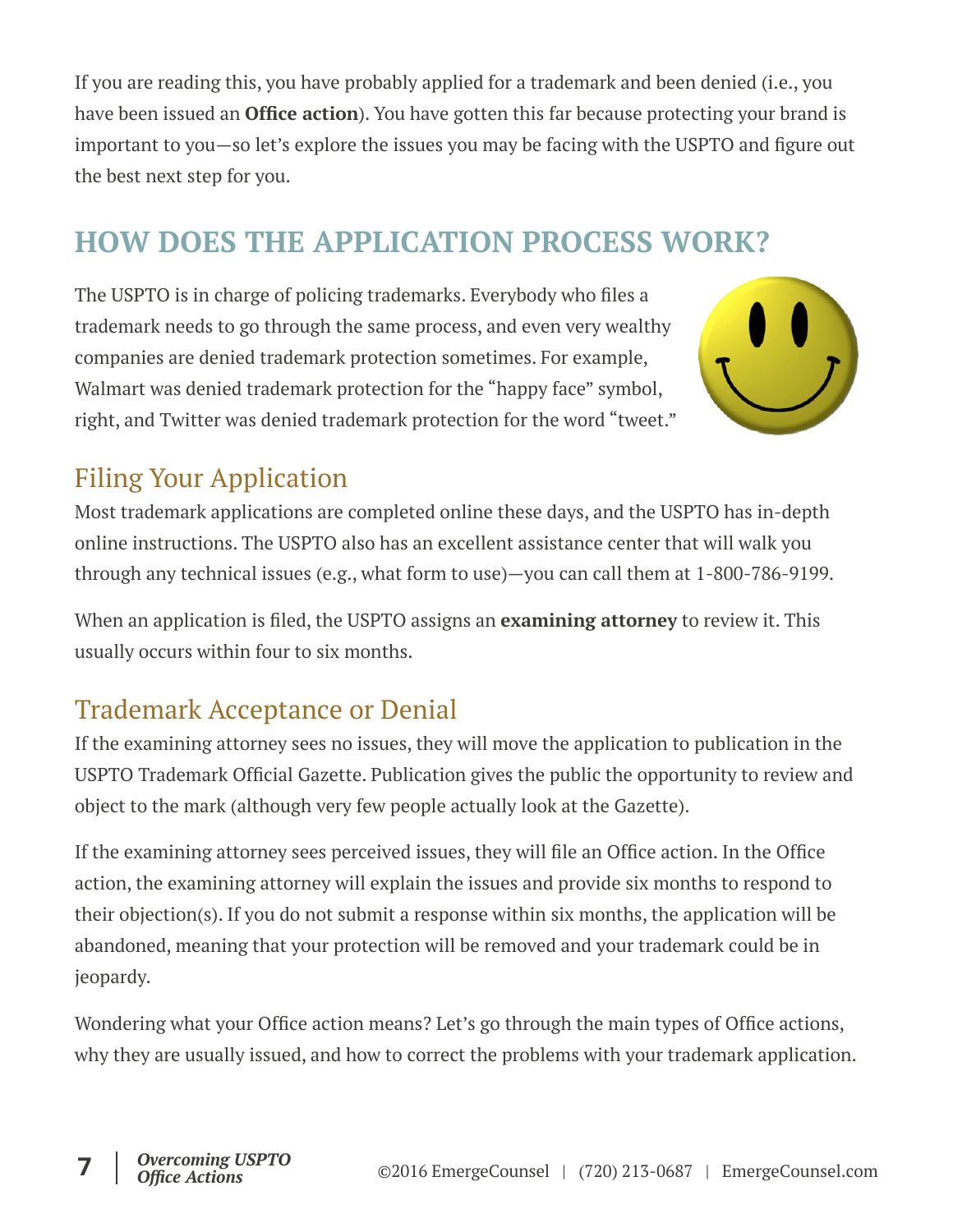# <span id="page-7-0"></span>**WHAT DOES MY OFFICE ACTION MEAN?**

Okay, so you filed a trademark application and the USPTO examining attorney issued an Office action because they perceived an issue or problem with your application. What does the Office action mean? And how do you fix it?

The most common issues seen in USPTO Office actions can be grouped into three categories:

- 1. Technical Issues
- 2. Substantive Issues
- 3. Deal Killers

Let's go through each category to see what your Office action means and how you can fix the issues with your trademark application.

## Technical Issues

Statistics gathered by the USPTO show that over 80% of trademarks filed have one or more [technical issues that require a response.](http://legalsolutions.thomsonreuters.com/law-products/Treatises/Practitioners-Trademark-Manual-of-Examining-Procedure-2016-1-ed/p/102128524) This is because trademark law is very technical, and USPTO examining attorneys need to follow the Trademark Manual of Examining Procedure, which is basically a gigantic list of guidelines, processes, and procedures.

If your Office action states that you have a technical issue, it will usually involve some version of the following:

## **GENERAL TECHNICAL ISSUES**

## **1. The trademark owner listed on the application is not correct.**

For example, an individual is listed in the mark, but a company is listed on the application.

## **2. It is not clear who will own the trademark.**

Sometimes, the applicant is less than clear on who is actually applying for the trademark. Most entrepreneurs register their intellectual property to their entity (e.g., XYZ LLC as opposed to Joe Smith, who is the owner). If you want the trademark to register to the entity, include the entity's registration in your application (if the company is an LLC or corporation, this information can be found at your state's secretary of state website or in your personal records).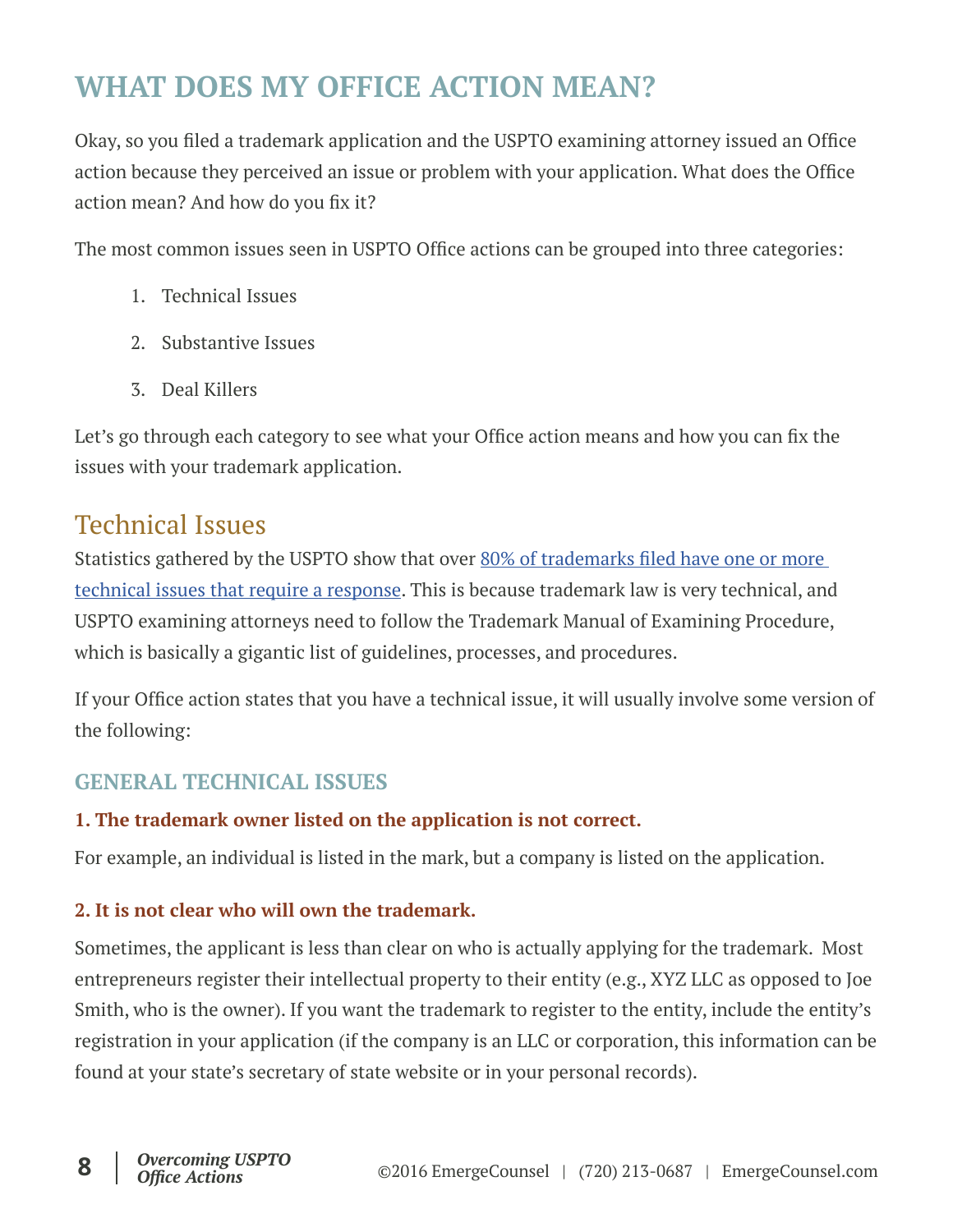#### **3. The signature is wrong because it does not indicate the authority of the application.**

If you sign for an entity, you need to explain your authority over the entity and/or what gives you the legal authority to sign for it. For example, "A general partnership, by Jane Smith, General Partner" as opposed to just "by Jane Smith."

#### **4. The class description does not match the evidence.**

This is a tricky issue. The USPTO employs a filing system called the Nice Classification (NCL), in which it classifies all trademarks. In filing an application, you were supposed to choose one or more of the classes and pay a separate fee for each class.

You can file your trademark application in one of three ways: on paper (which hardly anyone does unless they do not have access to the Internet), using TEAS (where you customize the description), or using TEAS Plus (where there are numerous [prepopulated descriptions](http://tess2.uspto.gov/netahtml/tidm.html)).

As you may have discovered, the TEAS Plus application is the cheapest, but the prepopulated description that the system assigns your mark sometimes does not match what you are actually doing or offering.

For example, I recently assisted a client who had filed under Class 43 (Hotels and Restaurants). However, what they identified in their specimen was their house brand of wine, which is a good (Class 33). The registration needed to be changed to match the specimen with the service (i.e., using a picture of the restaurant as opposed to a picture of their wine).

#### **5. Certain elements of the mark need to be "disclaimed."**

We see the word "disclaimer" a lot, but what does it actually mean? According to the USPTO, a disclaimer is "a statement that you include in your application to indicate that you do not claim exclusive rights to an unregistrable portion of your mark."

Basically, this means that you are admitting that there is something about your mark that cannot be registered, such as a common item or word that you do not (and cannot) claim ownership of.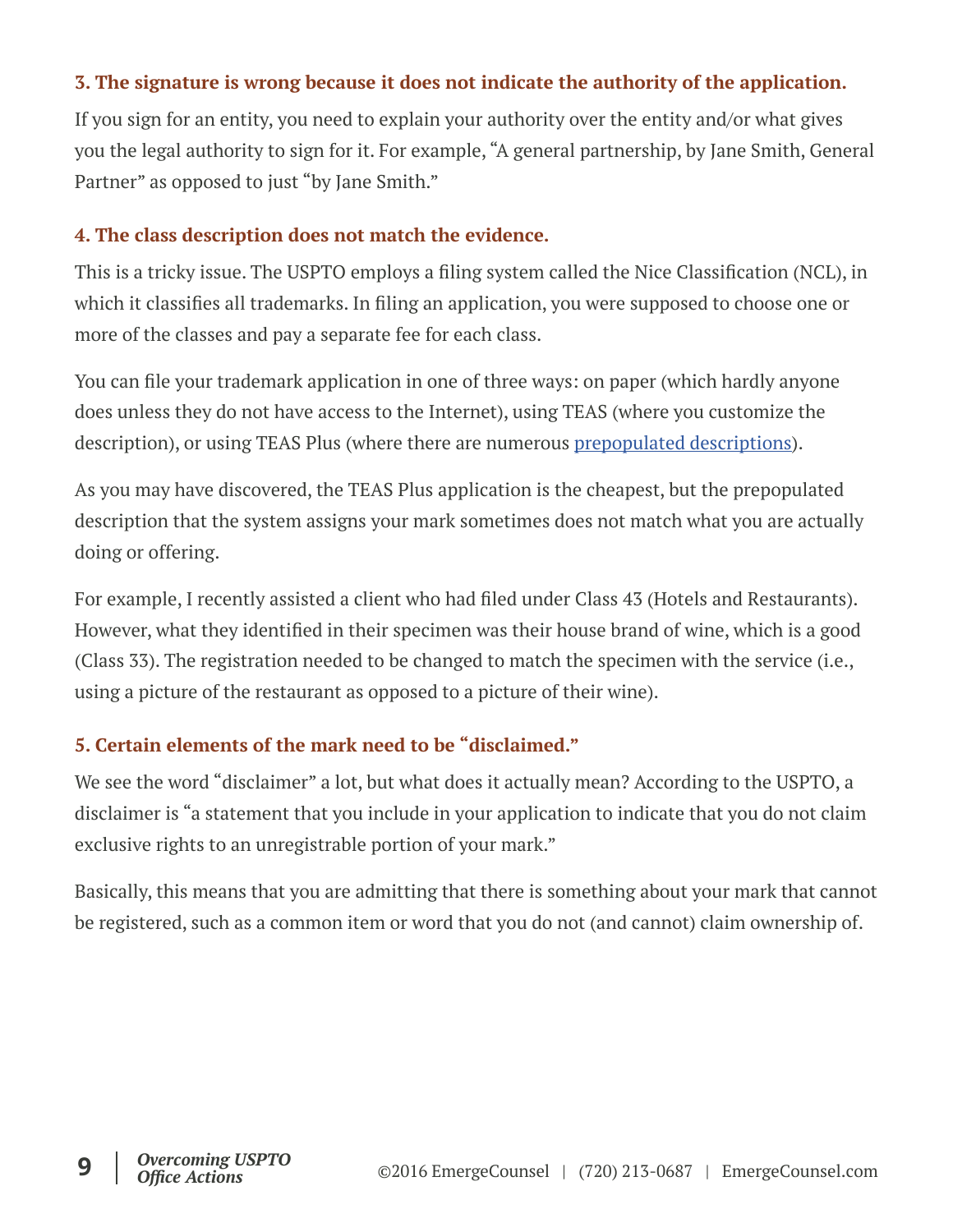For example, "McDonald's Hamburgers" is trademarked, but McDonald's had to disclaim "hamburgers" because hamburgers are made all over the world, and accordingly no party can claim ownership of the generic term. This is the same with pizza, zippers, clocks, and other common words or items.



Generally, I suggest you wait for the USPTO to request a disclaimer rather than disclaiming anything on the initial application.

If your Office action requires you to disclaim an aspect of the mark, go to [this website](http://teas.uspto.gov/office/roa/) and fill in the mark's serial number. Click additional statements and then navigate to the area that says: "Disclaimer: No claim is made to the exclusive right to use \_\_\_\_\_\_\_\_\_ apart from the mark" and simply fill in the blank.

#### **6. You used the wrong international category for the goods or services.**

For example, if you are trademarking a law firm, the international category is IC 45. If it is indicated in the description that you write law journals, the category becomes IC 16.

You can search for the appropriate category [here.](http://tess2.uspto.gov/netahtml/tidm.html)

One trick of the trade is to find an analogous trademark that has cleared the USPTO search. For example, if you were opening a burrito stand and needed to know your IC code, you could search the USPTO [Trademark Electronic Search System \(TESS\)](http://tmsearch.uspto.gov/bin/gate.exe?f=tess&state=4805:lh976v.1.1) for the description of the Chipotle trademark to see what IC code was approved for that brand.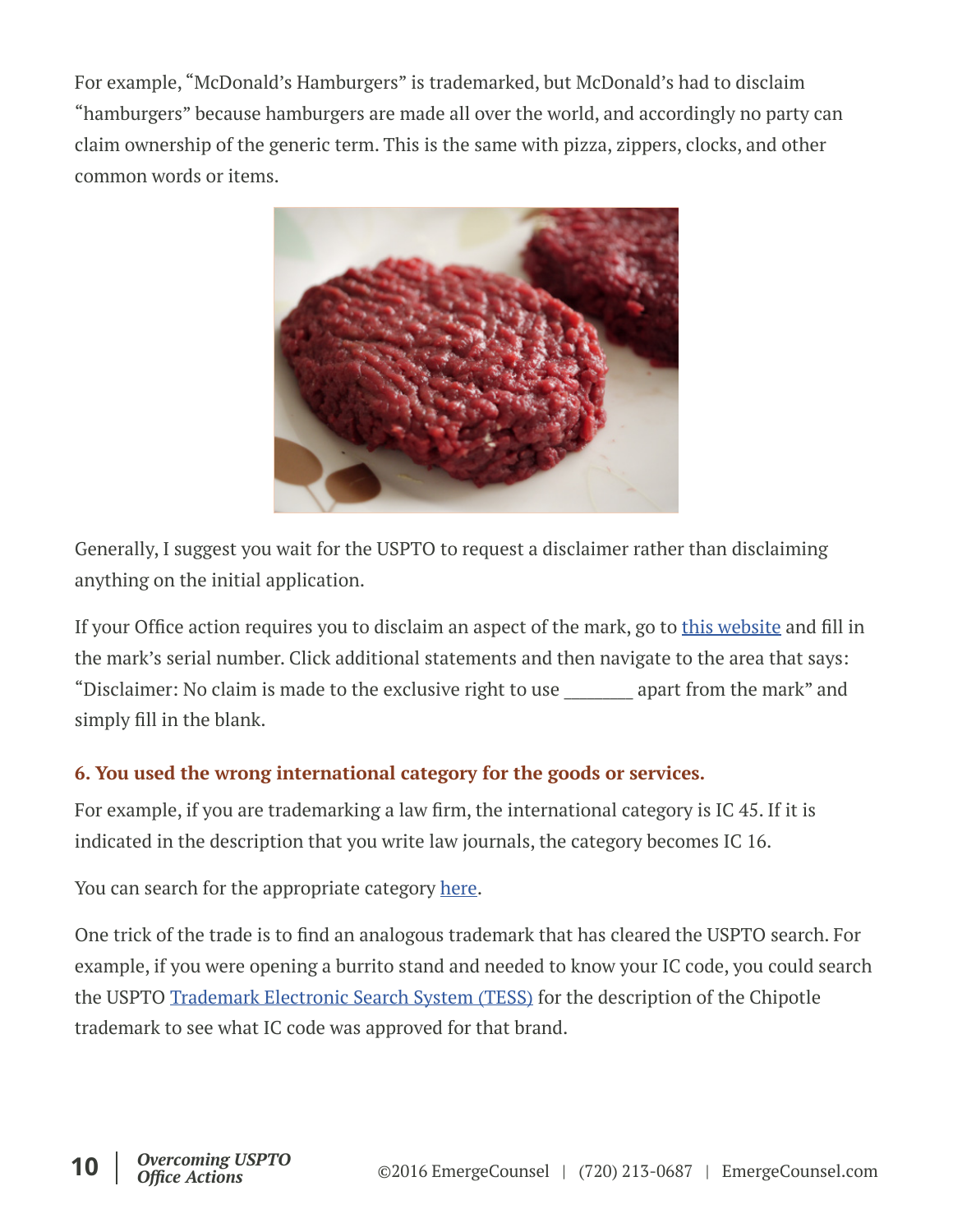#### <span id="page-10-0"></span>**7. You confused an "intent to use" application with an "actual use" application.**

Many applicants get confused between a **1(a) application** and a **1(b) application**.

If you filed a 1(b) application, it acts like a reservation. You have essentially told the USPTO that you intend to use the mark and are accordingly reserving it. This means that you will submit a specimen demonstrating use in commerce at a later time (six months after receiving permission to use, but you are allowed four six-month extensions per application).

If you filed a 1(a) application or a "statement of use," you need to show actual use in commerce. You do so through a specimen. Your failure to provide a specimen creates an Office action.

If the trademark is for a good (e.g., beer), the application specimen must show the actual good in commerce (e.g., the beer logo on a bottle of beer in the store). It cannot be a website or a business card, and it usually should not be sales collateral (like a brochure).

If the trademark is for a service (e.g., law practice), you can use a website or business card in part because it is impossible to show an actual service in commerce.

## **DRAWING ISSUES**

Before we get into the common Office actions for drawing issues, it's important to know that there are **non-stylized word marks** and **stylized design marks**. You need to know which one you are applying for.

I usually recommend that you receive protection on both (e.g., the non-stylized word mark "NIKE" and the stylized design mark, below).



Furthermore, one does not usually protect the other. That is, if you use a stylized mark, you need to show the mark in a **drawing** as well as the mark being used in commerce (a **specimen**).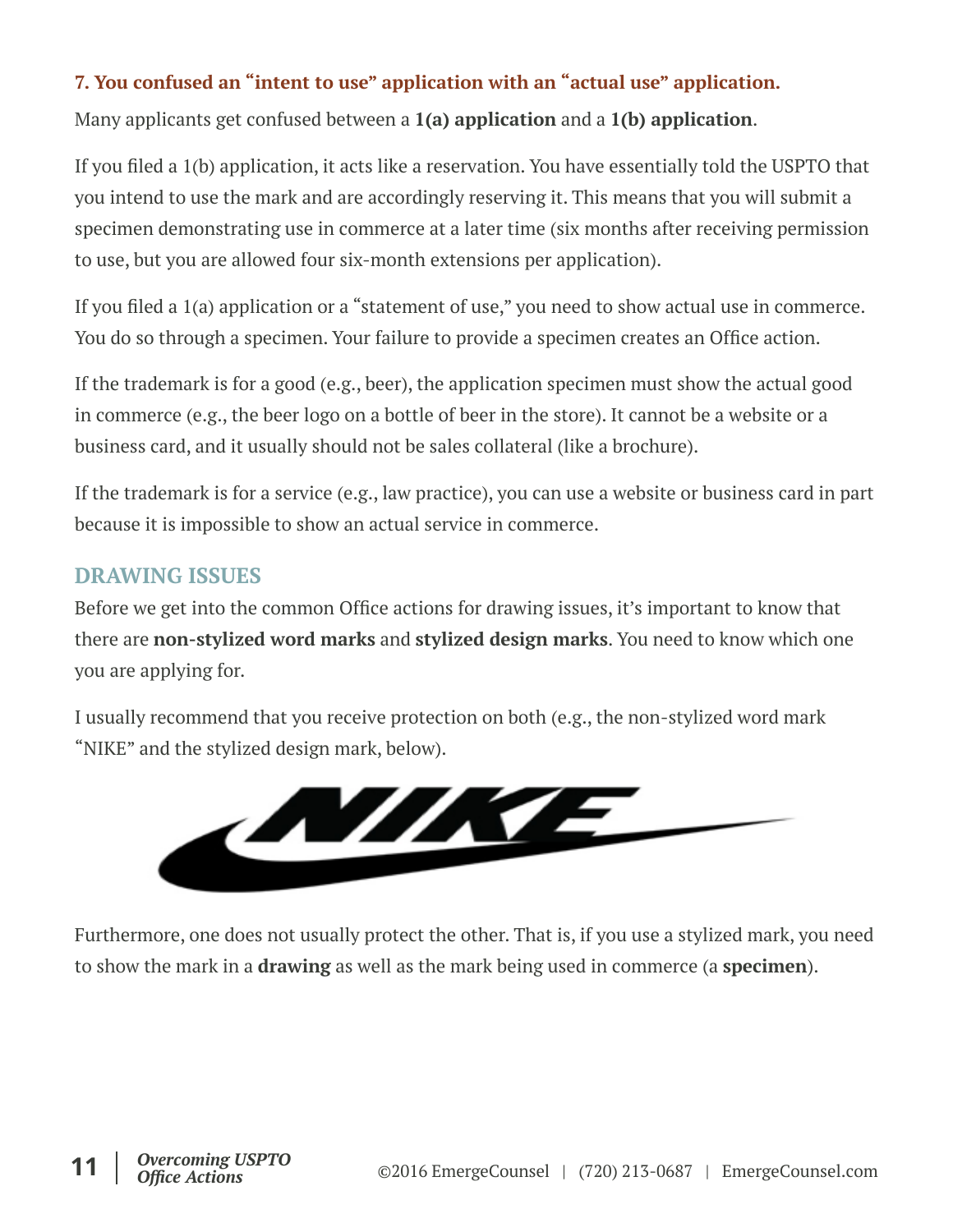The USPTO is very picky, and specimens and drawings must follow the USPTO guidelines precisely. Here are the common problems with drawings:

## **1. The drawing includes items other than the mark being applied for.**

 The drawing has other items in it, like the below image, which is a screenshot of a Web page with the mark (the Apple logo) on it.



Make sure the drawing only includes the word or design you are attempting to protect. It should not have a TM symbol, and it has to be original enough to trademark.

#### **2. The drawing does not match the specimen.**

For example, the specimen is black and white and the drawing is in color.

If color is claimed as a feature of the mark, then both the drawing and the specimen need to be in the colors claimed. Match the colors exactly: the mark in use must mirror the drawing.

## **3. The specimen does not match the description of the good or service.**

For example, if a party claims IC 09 for burglar alarms, the specimen should show a burglar alarm keypad and possibly some sensors next to a box on a store shelf. Remember that you need to show the mark actually being used in commerce.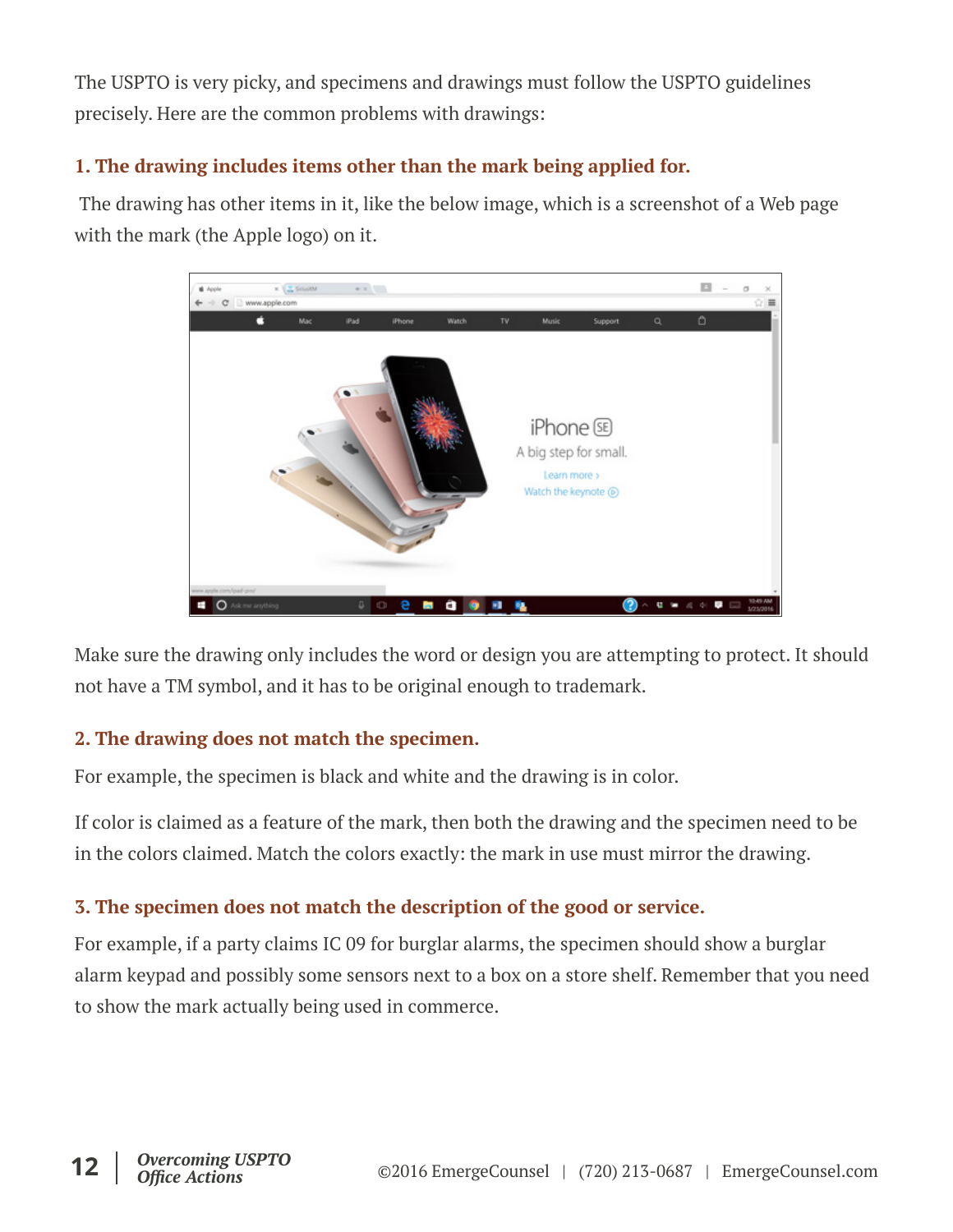#### <span id="page-12-0"></span>**4. You claimed a good as a service, or a service as a good.**

There are 45 categories of goods and services classified under the USPTO's Nice Classification (NCL). The first 35 are **goods**. The rest are **services**.

Goods are something tangible (like a burrito). Services are something intangible (like the restaurant that serves the burrito). The Big Mac is a good. McDonald's is a service.

#### **5. There is no evidence of use where evidence of use is claimed.**

If you filed a 1(a) application, you needed to show the mark in commerce.

Using a mark in commerce is a fact-specific exercise, meaning that you have to establish that you are selling the good or service in the United States.

For example, if you live in Canada and bring a pie to your sister in Montana once and awhile and only charge her for the cost of the ingredients, that is not actually using the mark in commerce. However, if you are actively and consistently selling pies, you are using the mark in commerce. in a while

Your USPTO examining attorney is usually going to take your word for it; however, your mark may be subject to cancelation if you are less than truthful on this matter.

## Substantive Issues

If you received an Office action indicating that your mark is too generic, descriptive, or suggestive, or that it may cause a likelihood of confusion, you are looking at a substantive issue.

Trademark attorneys who address these types of issues look for analogous cases where the USPTO allowed the mark. They then write a substantive response (a legal brief) where—if the evidence exists—they are able to argue the case to the examining attorney.

#### **GENERIC, DESCRIPTIVE, OR SUGGESTIVE TERMS**

USPTO Office actions that refer to **generic**, **descriptive**, or **suggestive** terms have to do with what the law, called the Lanham Act, allows to be trademarked. Under these guidelines, **fanciful marks** and **arbitrary marks** are afforded the most protection.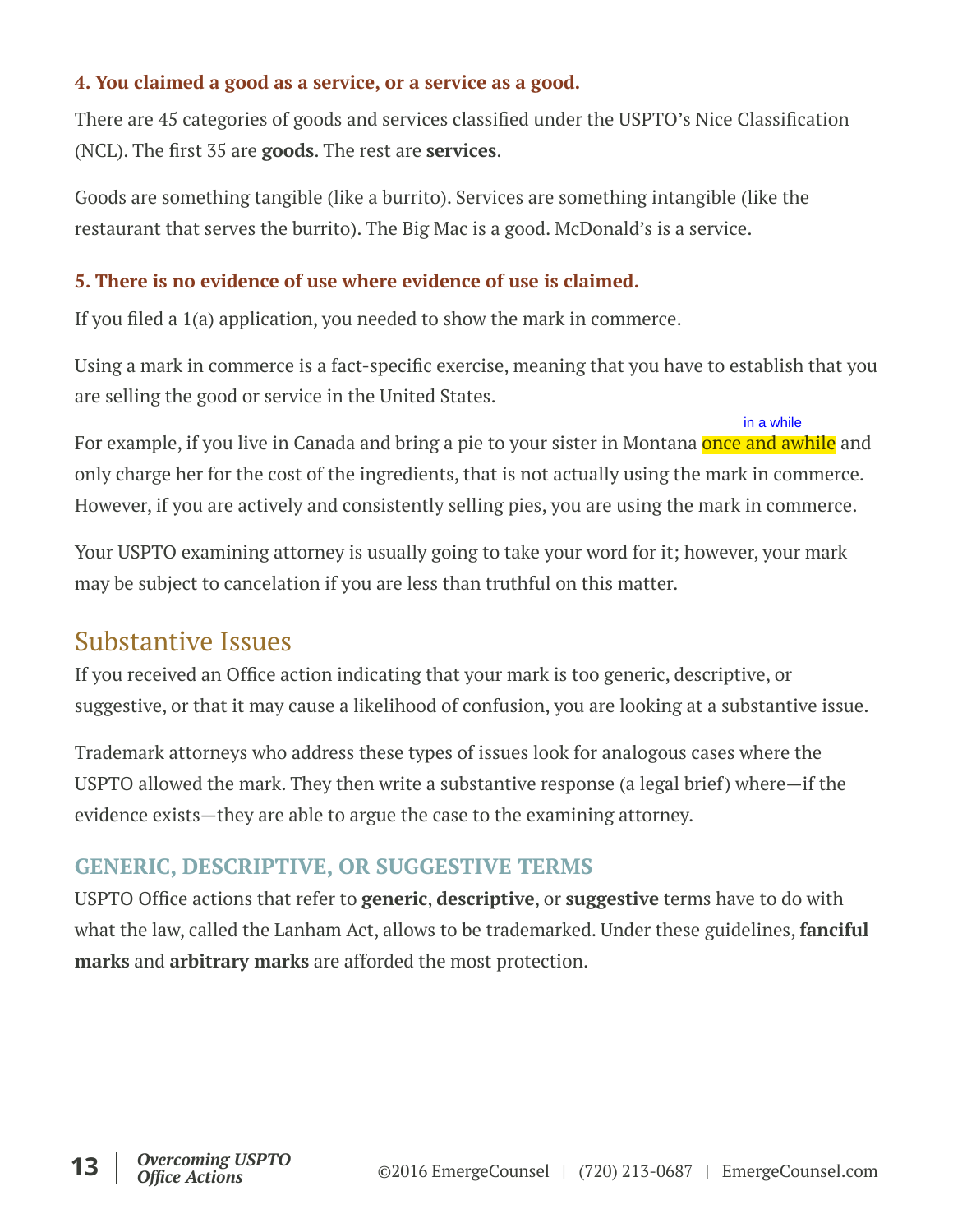Fanciful marks are marks that have no built-in meaning. Famous fanciful marks include Nikon, Exxon, Lexus, and Cheerios.



Arbitrary marks are existing words with no relation to the goods or services with which they are presumed to be associated. Examples include Apple (for computers), Shell (for petroleum), and Windows (for software).

# ple Shell Windows 7

If your mark is not perceived as fanciful or arbitrary under the Lanham Act, you are afforded less protection, and your mark is most likely too generic, descriptive, or suggestive.

## **Too Generic**

A **generic term** is the name of a particular genus or class that an individual article or service is only a member of (e.g., aspirin or cellophane). A generic term is not protectable, and when a trademarked term becomes too generic, the mark's registration is canceled.

> For example, in *Frito-Lay N. Am., Inc. v. Princeton Vanguard, LLC*, the U.S. Court of Appeals for the Federal Circuit ruled that using the term "Pretzel Crisp" for a type of pretzel crackers was too generic to be trademarked. Accordingly, the trademark was canceled, even though a company was branding under that name. This allowed Frito Lay to use the term "Pretzel Crisp." In a surprising twist, the Court overturned their ruling in May 2015 and accordingly, Frito Lay can no longer utilize "Pretzel Crisp."

Receiving this objection from a USTPO examining attorney is rare, and it can be very difficult to overcome.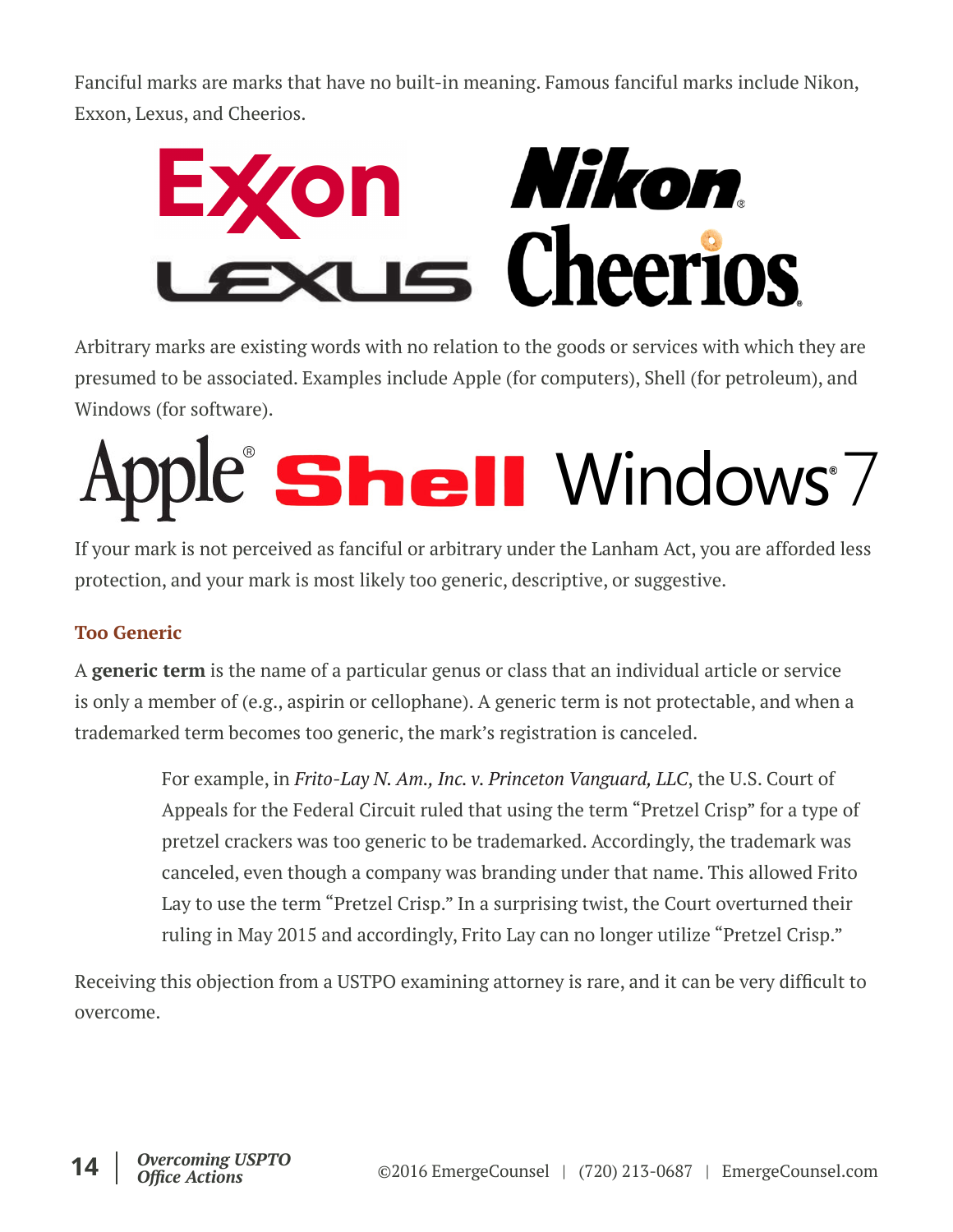#### **Too Descriptive**

A **descriptive term** identifies a characteristic or quality of an article or service (e.g., "Vision Center" for a business offering optical goods and services).

> For example, in *Alcatraz Media, Inc. v. Chesapeake Marine Tours, Inc. dba Watermark Cruises*, the Trademark Trial and Appeal Board (TTAB) canceled "Annapolis Tours" for guided tours of cities because the name was merely a descriptive term.

Similarly, in *DuoProSS Meditech Co. v. Inviro Medical Devices, Ltd.*, the U.S. Court of Appeals for the Federal Circuit found the marks and design of "Snap" and "Snap Simply Safer" were merely descriptive for medical syringes.

#### **Too Suggestive**

As opposed to a descriptive term, a **suggestive term** may be protected if it is primarily distinctive. A suggestive term suggests, rather than describes, particular characteristics of the goods or services to which it applies.

A suggestive term requires the consumer to exercise imagination in order to draw a conclusion as to the nature of the goods and services (e.g., Coppertone, Roach Motel).

> In *In re King Productions, Inc.*, the TTAB sought registration for the mark "Rock Your Body" for books and DVDs in the fields of dance, exercise, and fitness. This mark was found protectable by trademark because the applicant made a sufficient showing that the mark was suggestive enough to have acquired distinctiveness.

If the USPTO examining attorney considers your mark too descriptive or suggestive, you will need to explain why it is distinctive enough to be placed on the Principal Register.

#### **Explaining Why Your Mark is Distinctive as Opposed to Descriptive or Suggestive**

If the mark has been used in commerce for over five years, the USPTO will likely assume that the mark is descriptive. For example, "Denver Country Club" is at first glance a descriptive mark because there is a country club and it is in Denver. However, because the country club has been around for so long in Denver, there is a connotation of secondary meaning (i.e., it is not just a country club in Denver).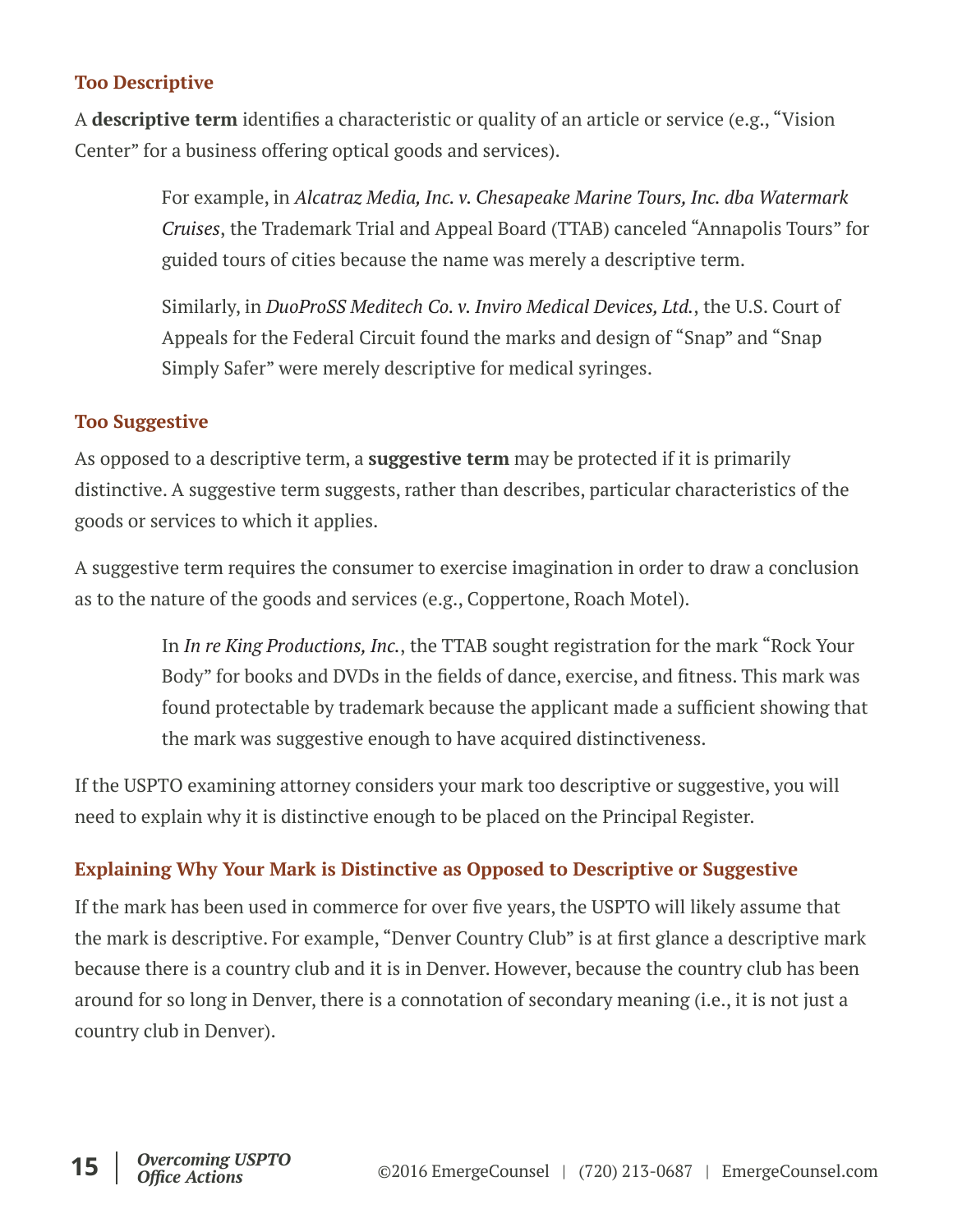<span id="page-15-0"></span>The same holds true with "The White House," which is obviously not just a white house. Instead, it has a secondary meaning: it is where the president of the United States lives and conducts his business.

If the mark is new (or less than five years old), you can still claim that the mark is distinctive by collecting evidence on how the general public sees it as being distinctive. You will need to show how the descriptive mark has essentially become a brand, and you can do this through market studies, surveys, or by demonstrating a large marketing budget.

I would suggest contacting the USPTO examining attorney to review your proposed evidence before taking on the time and expense required to collect this evidence.

Explaining that your mark is distinctive is a difficult (but possible!) process, and you may want to hire a trademark attorney to assist you.

## **FUNCTIONAL TERMS**

**Trademarks cannot be functional** (i.e., essential to the use or purpose of the article, or affecting the cost or quality of the article). This rule prevents trademark law from inhibiting legitimate competition by allowing one producer to control a useful product feature.

> In *In re Florists' Transworld Delivery, Inc.*, the TTAB upheld a refusal to register a specific color as applied to packaging for flowers and floral arrangements because it was aesthetically **functional**.

Likewise, in *re Pohl-Boskamp GmbH & Co. KG*, the TTAB refused registration of the flavor and scent of peppermint for nitroglycerin spray (to prevent heart attacks), finding that the flavor was **functional** and a product attribute as opposed to a source indicator.

A trademark is how you market your goods and service—it is not literally your actual good or service. If the USPTO cannot find enough evidence that the mark is not related to how you hold yourself out to the relevant market, there is a flaw in how you claimed the mark.

If you received an Office action that objected to your trademark because it was too functional, you should then take a step back to assure that you prepared an application that shows how the mark holds itself out to your market. For example, as opposed to claiming the peppermint scent above, the company could claim the name of scent as "Bad Breath Saver" instead.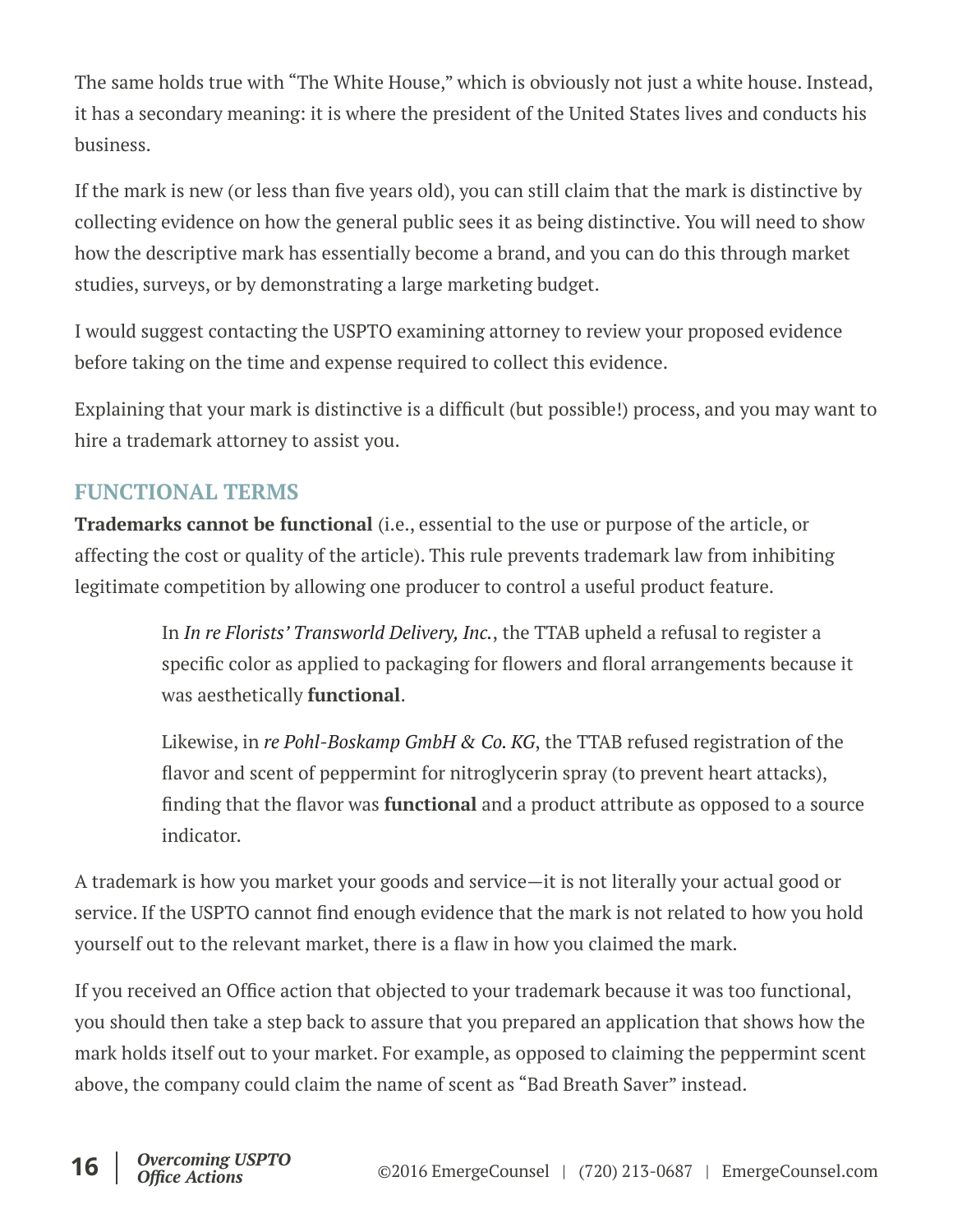## <span id="page-16-0"></span>**LIKELIHOOD OF CONFUSION**

Likelihood of confusion means that your mark is similar enough to another that confusion can be expected. When goods are totally unrelated, there can be no likelihood of confusion. When goods are in related fields, however, marks can be confusing. **This is the most common trademark refusal.** It is essential to do a thorough trademark search through a trademark attorney or another experienced source to avoid losing your trademark due to the likelihood of confusion (also called a "confusion refusal").

A confusion refusal can also tip off the original trademark owner, leading him or her to possibly sue you for trademark infringement damages.

Examples of likelihood of confusion include the following:

In *In re Viterra Inc.*, the U.S. Court of Appeals for the Federal Circuit issued an opinion ruling that Viterra's proposed "Xceed" trademark for agricultural seeds was likely to cause confusion with another company's already-registered "X-seed" word and design mark for identical goods.

In *Central Garden & Pet Company v. Doskocil Manufacturing Company, Inc.*, The TTAB canceled "Zilla" based on the likelihood of confusion with the registered "Petzilla" and "Dogzilla."

In *Midwestern Pet Foods, Inc. v. Societe des Produits Nestle S.A.*, Nestle's "Beggin' Strips" mark for pet treats has been in use since 1988 and was registered in 1989. A company tried to trademark "Waggin' Strips" and was prohibited from doing so because the Federal Circuit indicated that a) Nestle's "Beggin' Strips" was filed first, b) Nestle had large strength in the mark, c) the marks were overly similar, d) the products were identical, and e) trade channels and customers for the product overlapped.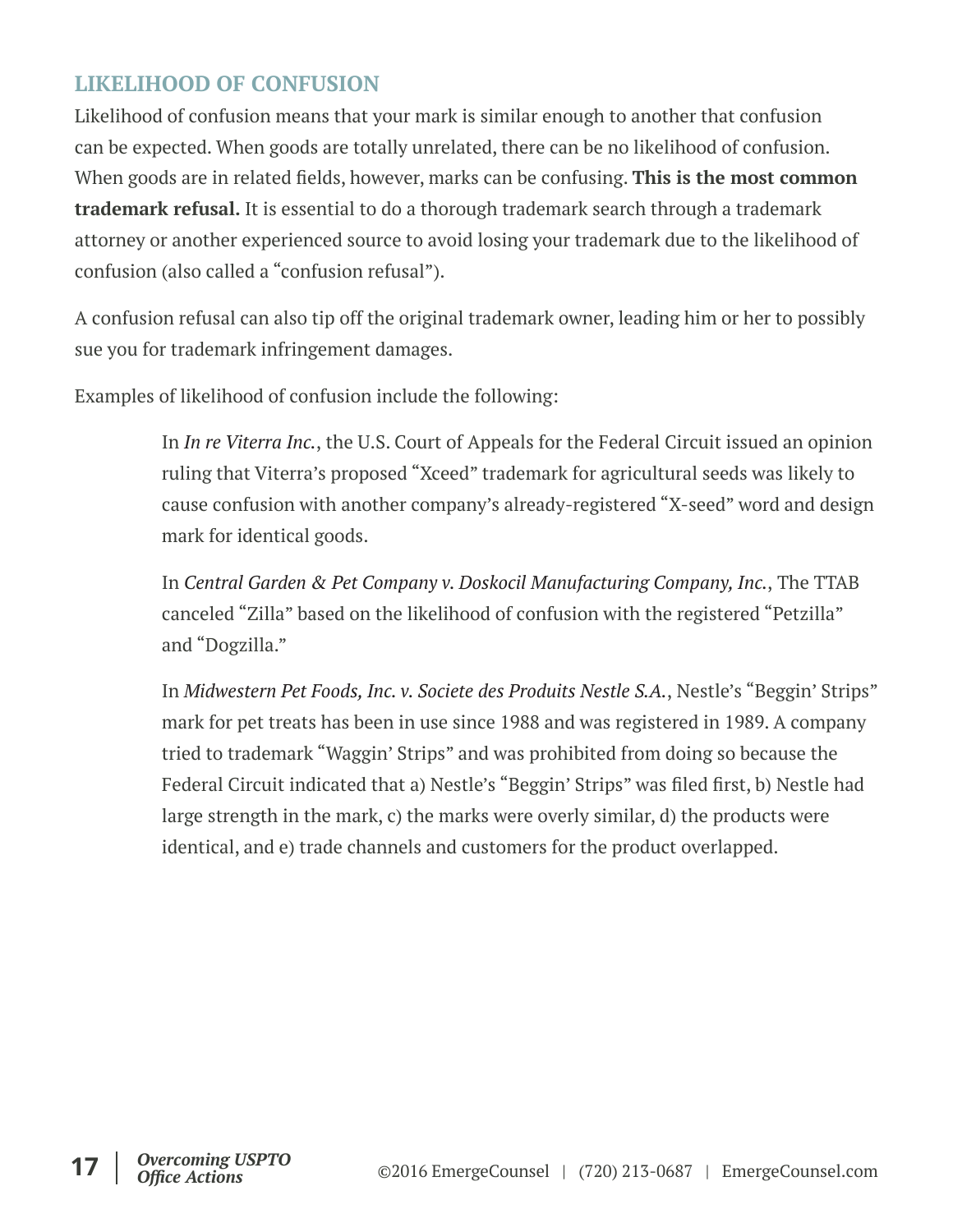<span id="page-17-0"></span>Although there are many factors in play here, you likely received a confusion refusal because:

- Your mark is similar to another registered mark in appearance, sound, connotation, and/or commercial impression.
- The already-registered mark is well known or famous.
- You are found not to have the right to exclude others from using the mark or a similar mark.
- The already-registered mark is within your market (e.g., fast food), or in a similar market.

If you are not sure how to respond to this Office action, consider hiring a trademark attorney to help you navigate the waters and prepare a solid response.

## Deal Killers

If you find yourself addressing an Office action that deals with the following issues, you most likely have serious trademark problems, and you may want to hire a trademark attorney and possibly even consider rebranding.

## **DILUTION OF FAMOUS TRADEMARKS**

If a trademark is famous (e.g., Coca-Cola, AT&T), it is afforded additional protection separate from the "likelihood of confusion" protection.

> For example, in *Defining Presence Marketing Group, Inc. (DPMG)*, the company filed four separate applications to register the mark "Crackberry" for various marketing services, computer services, online chat rooms, electronic bulletin-board services, and assorted clothing items. The mark was denied protection because "Blackberry" is a famous mark.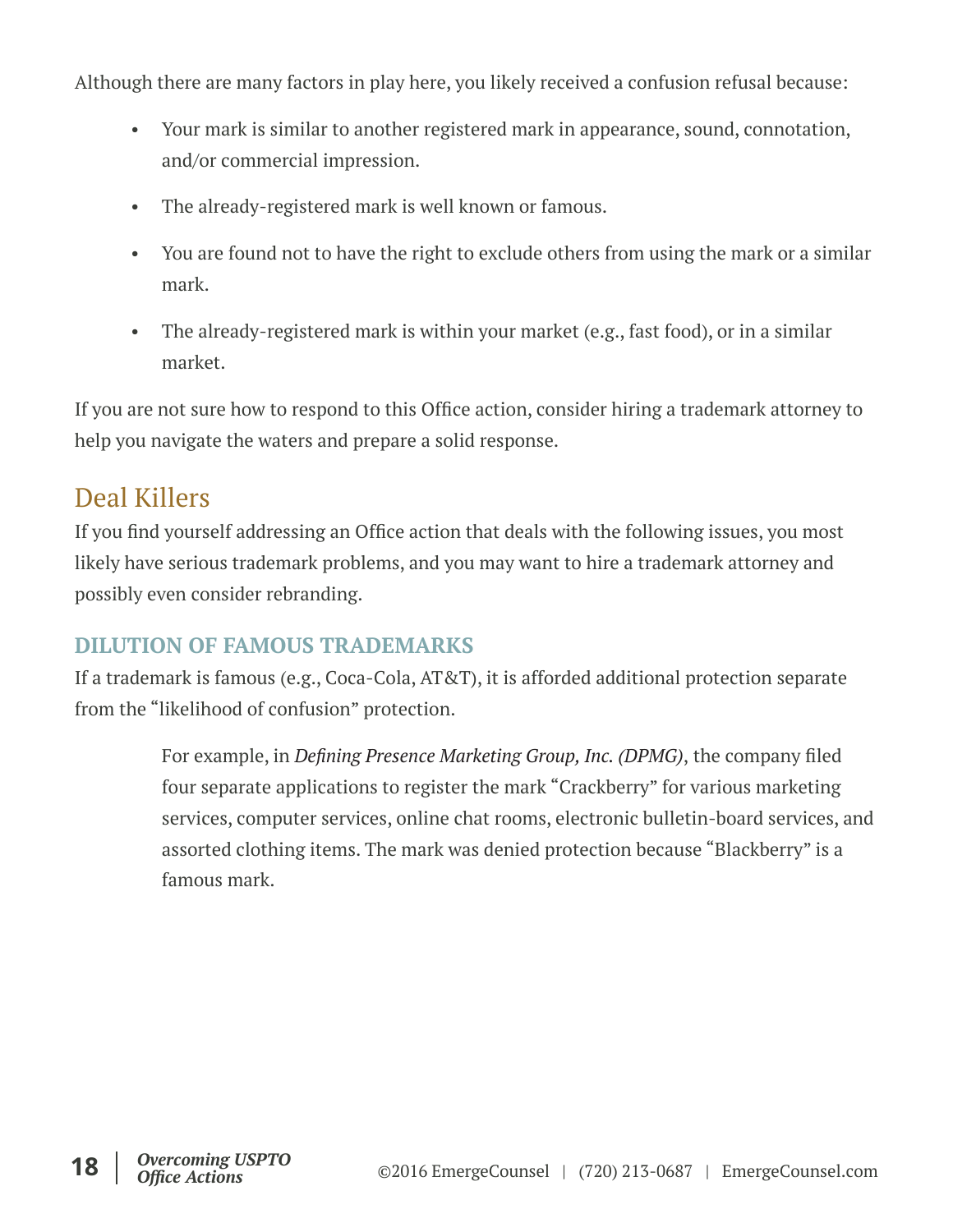## <span id="page-18-0"></span>**CANCELATION OF A DISPARAGING MARK**

Anyone can challenge a mark because it is disparaging against a class of people.

For example, in *Harijo v. Pro Football, Inc.*, the TTAB ordered the cancelation of six Pro-Football, Inc. "Redskins" trademark registrations, finding the marks disparaging to Native Americans. However, the courts reversed the decision and the case is currently in flux.



## **CANCELATION FOR ABANDONMENT OF MARK**

There are many ways that this may come up. The first is administrative: for example, you filed a trademark application and then never filed a response to Office action. Usually [you can revive it](http://www.uspto.gov/trademarks-application-process/filing-online/petition-forms)  [for a fee](http://www.uspto.gov/trademarks-application-process/filing-online/petition-forms), as long as no other party has claimed the mark at issue.

Cancelation also occurs when you are found to not be actively using the mark, or if you have tried to register a mark just for the purpose of registering it. It is important to keep trademark filings current and utilize the mark consistently.

> For example, in *City National Bank v. OPGI Management GP Inc.,* the TTAB granted a petition to cancel a registration for the mark "TreasuryNet" for financial information services on the ground of abandonment, finding that the registrant's internal use of the mark for its own benefit was not a use in commerce. Specifically, there was no advertising or outside use of the "TreasuryNet" mark.

> Similarly, in *SaddleSprings, Inc. v. Mad Croc Brands, Inc.,* the TTAB ruled that even though the mark "Croc-Tail" was used internationally, it was never used in the United States. Accordingly, the USPTO could cancel the mark for non-use.

Just because you have obtained or are close to receiving a trademark, this does not mean that you will not ultimately have to demonstrate that you are actually **using it in commerce**.

If another party cares enough to bring it up to the USPTO and there is ultimately no evidence of use, this brings up serious problems that are going to be hard to overcome (in part because you would not have the mark unless you told the USPTO that you were actually using the mark in commerce).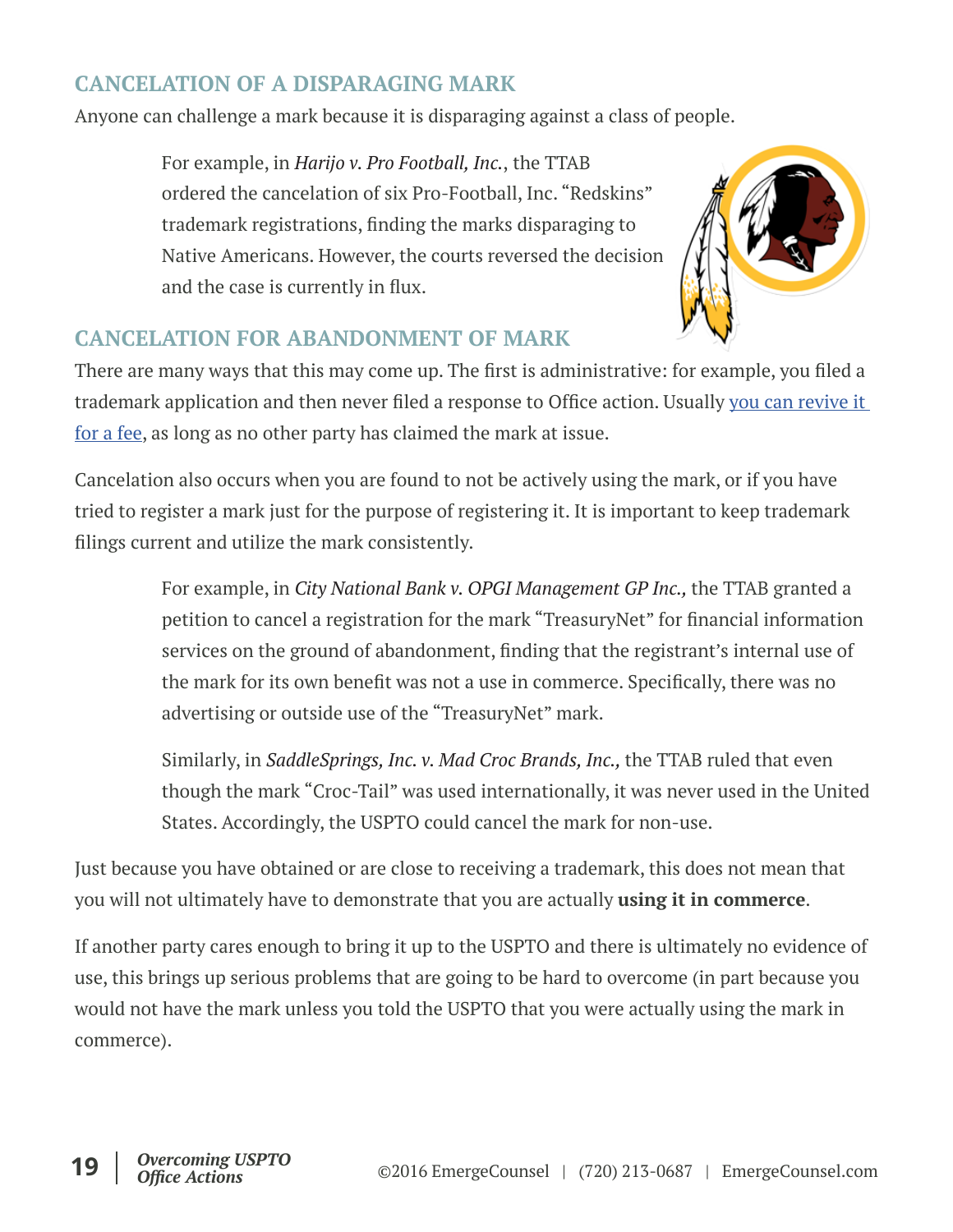# <span id="page-19-0"></span>**NOW THAT I UNDERSTAND WHY I GOT AN OFFICE ACTION, HOW DO I RESPOND TO IT?**

Filing a response to an Office action can be daunting. If you decide to file the USPTO Response [to Office Action form](http://www.uspto.gov/sites/default/files/ROA.pdf) yourself, you can do so [here](http://teas.uspto.gov/office/roa/). (Filling in the serial number will autopopulate the document.)

If you mess up your response, you will usually get another chance, but not always. Your USPTO attorney might call you, explain the problem, and then issue what is called a **priority action**.

Alternatively, your attorney could issue a **final Office action**, which explains that you have failed to amend the problems raised in the initial Office action. If you receive a final Office action, it is time to call a trademark attorney. Things to remember in your response:

- Your response (and your entire trademark application) is a legal document. Accordingly, anything you write can be used against you in a court of law.
- Pay particular attention to what the USPTO examining attorney emphasizes, and focus your response on the particular factors they bring up.
- USPTO examining attorneys are presumed to be correct in their determination that there is a likelihood of confusion. That is partially why this particular objection can be difficult to argue successfully.
- A **coexistence agreement** (showing that the parties have worked out how the marks can coexist) or a **consent agreement** (showing that the senior party has allowed the junior party the right to coexist, or does not see an issue) will usually overcome the USPTO examining attorney's objection. However, notifying a party who has a trademark that you may be emulating is very risky, and the outcome may be a cease and desist order and perhaps even a threatened lawsuit against you. Accordingly, if you are in this situation, I strongly encourage you to strategize and negotiate the terms of the contract with an experienced trademark attorney.
- USPTO examining attorneys have limited time and patience for addressing this issue. Accordingly, remember to consider their issues and be respectful of their time.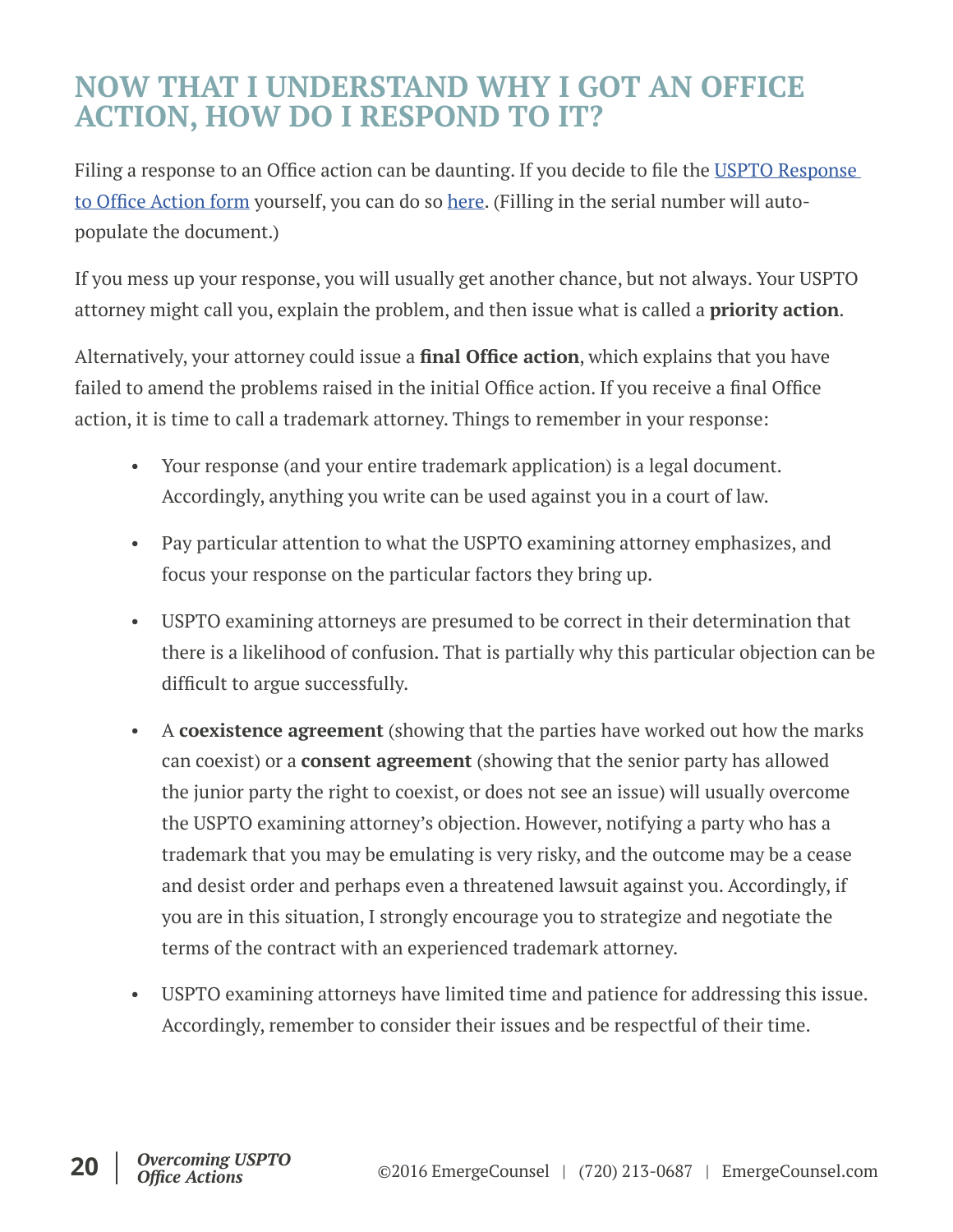<span id="page-20-0"></span>Important things to note:

- USPTO examining attorneys always list their contact information at the bottom of the Office action. They are supposed to return your calls and emails, and most are extremely professional and do so. Some examining attorneys are extremely helpful; some are not. Regardless, you should absolutely reach out to the USPTO examining attorney before you issue a response in order to make sure you are doing it right.
- Do not sit on the application or procrastinate taking the necessary action. If you miss the six-month deadline, your trademark will be considered "dead," and you will need to re-file...if you are still allowed to.
- Trademark attorneys can address these issues quickly and efficiently—if you have questions about your Office action(s) or need help with your response, it may be worthwhile to hire a trademark attorney.

# **WHAT'S THE NEXT STEP?**

I hope this guide has helped you understand why you received a USPTO Office action and how you should respond.

Trademark law is a very arcane area with lots of tricky procedural and substantive issues. Time is money, and a trademark attorney can give you the peace of mind that your trademark application or Office action response has been handled in the best way possible.

Remember: even if you are able to get past an Office action successfully on your own, your brand is still vulnerable. A good trademark attorney will help you protect your entire brand strategy and should ensure that you are getting the maximum amount of intellectual property protection for the minimum price.

If you are currently facing a USPTO Office action, hiring an experienced intellectual property (IP) attorney is your best shot at turning your trademark goals into a reality.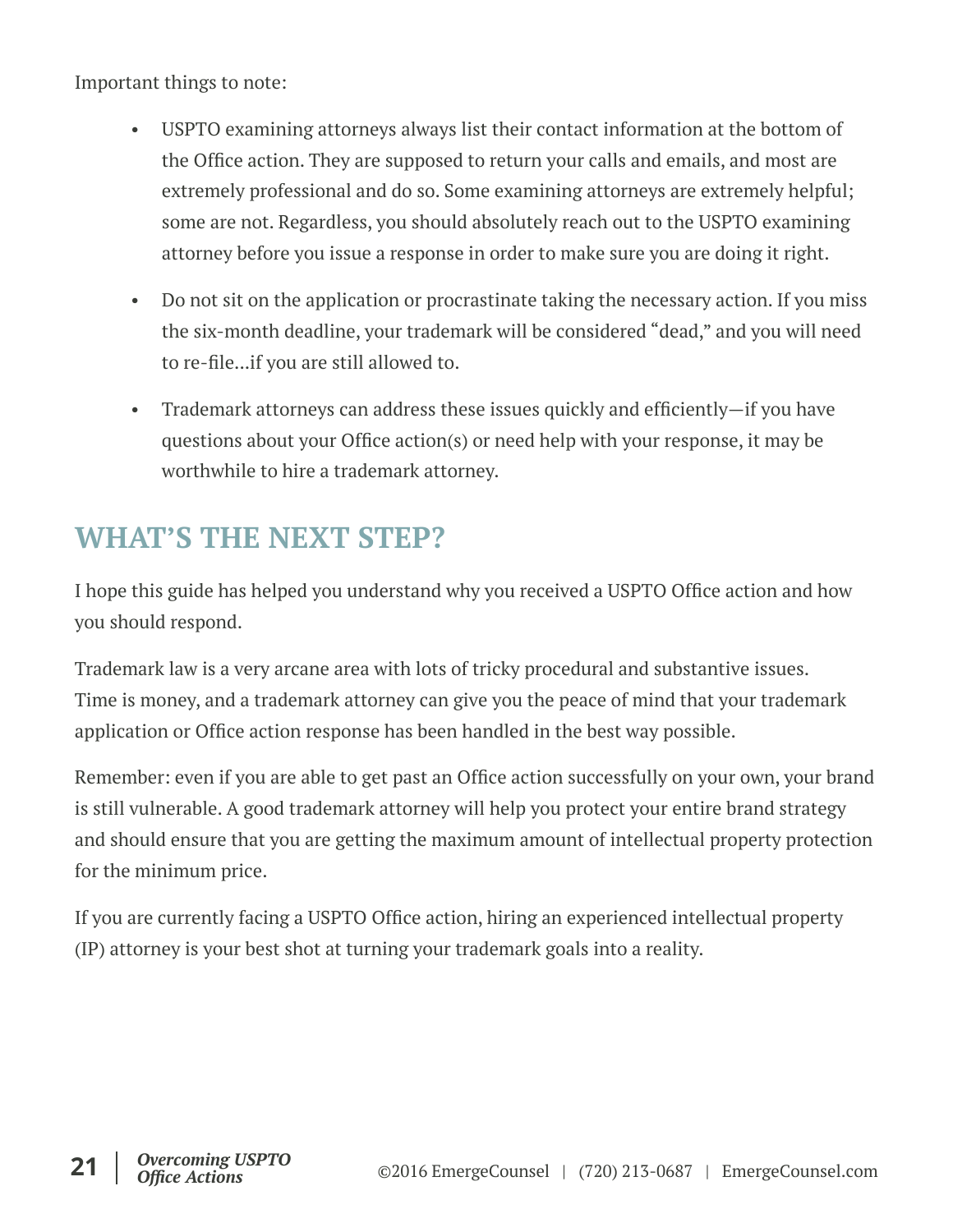# <span id="page-21-0"></span>**ABOUT EMERGECOUNSEL**

EmergeCounsel focuses on intellectual property (IP) protection and general counsel services for businesses across the U.S. The founder of EmergeCounsel, Steven Weigler, has over a decade of branding and marketing experience and is a specialist in all areas of trademark law. We are located in Denver, Colorado, and we are available to help you strategize your intellectual property protection and overall business needs. Give us a call or visit our website for more information.



FOCUSED ON ENTREPRENEURS AND EMERGING BUSINESSES

3900 East Mexico Avenue | Suite 300 | Denver, CO 80210

(720) 213-0687 | EmergeCounsel.com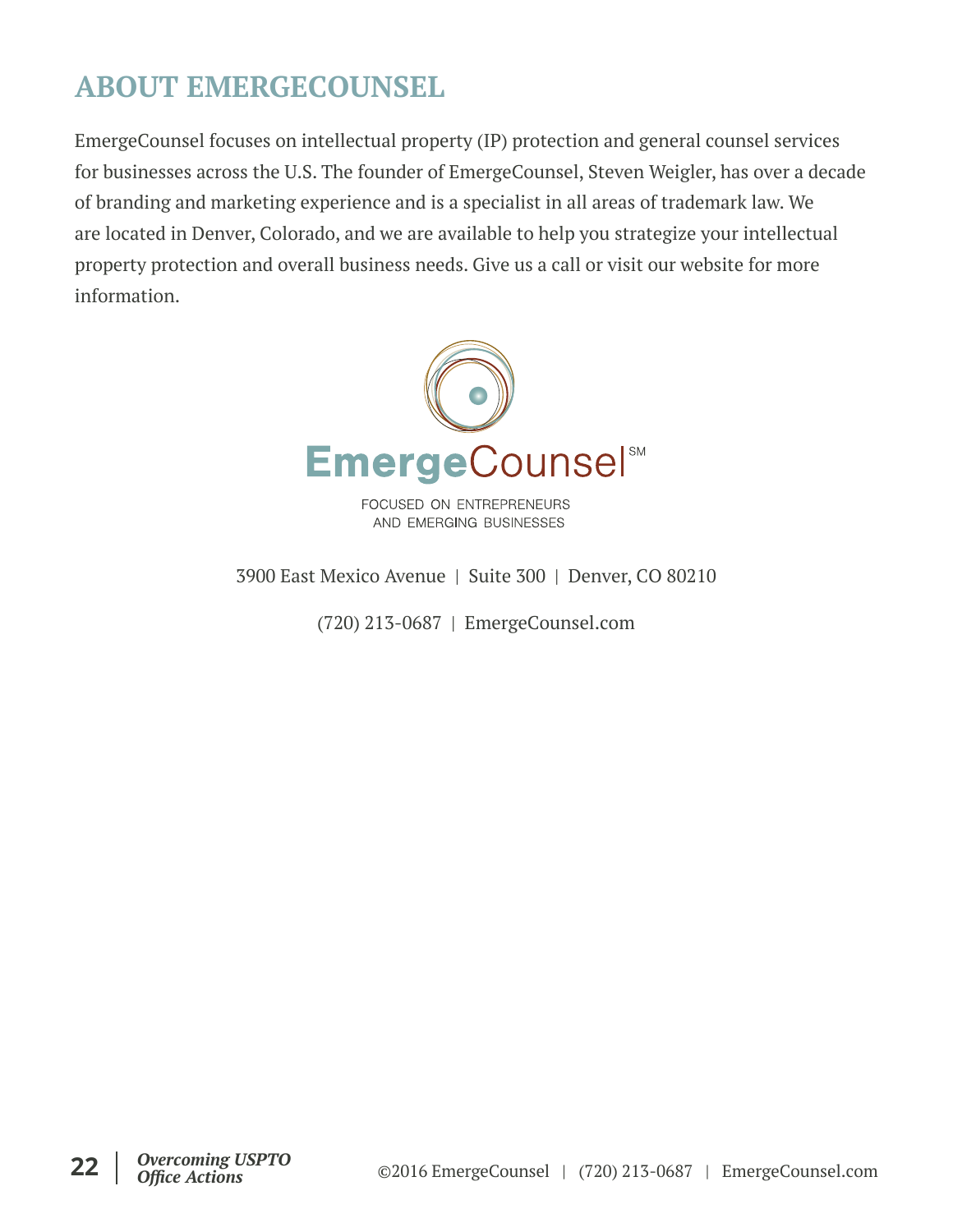# <span id="page-22-0"></span>Introducing TotalTM

EmergeCounsel's number-one mission is to offer you the maximum amount of trademark protection at a minimum cost. As a TotalTM client, you will benefit from comprehensive services usually provided to major corporations by the large (and very expensive) law firms. We are your partners in securing and protecting your trademark.

## **TOTALTM'S OFFICE ACTION RESPONSE SERVICE**

Are you facing a USPTO Office action on your trademark application? EmergeCounsel has years of technical trademark experience, and can quickly define the problem and offer expert advice on how to overcome it.

For technical office actions, we will issue a response for a flat rate of \$285 (this is included in the TotalTM Complete Trademark Package).

For complex office actions (likelihood of confusion, descriptiveness, etc.), we will research, strategize, and submit a response for \$285 per hour or a \$1,000 flat fee—whichever is most costeffective for you.

## **TOTALTM'S COMPLETE TRADEMARK PACKAGE**

The TotalTM Complete Trademark Package has everything you'll need to plan for, register, and protect your trademark, including:

- 1. **Strategic discussions** about your branding and trademark needs.
- 2. A comprehensive **trademark search** using multiple sources.
- 3. Suggestions for proper **trademark categorization** to minimize cost and maximize your trademark's protection.
- 4. Phone or in-person **consultations** as needed.
- 5. USPTO trademark **application preparation**.
- 6. **Responding to technical Office actions** issued by the USPTO.
- 7. **Filing all forms and paperwork** throughout the process.
- 8. One year of **defensive monitoring** alerting you to any possible threats to your trademark.
- 9. **Discounted rates** for EmergeCounsel's other customized legal services.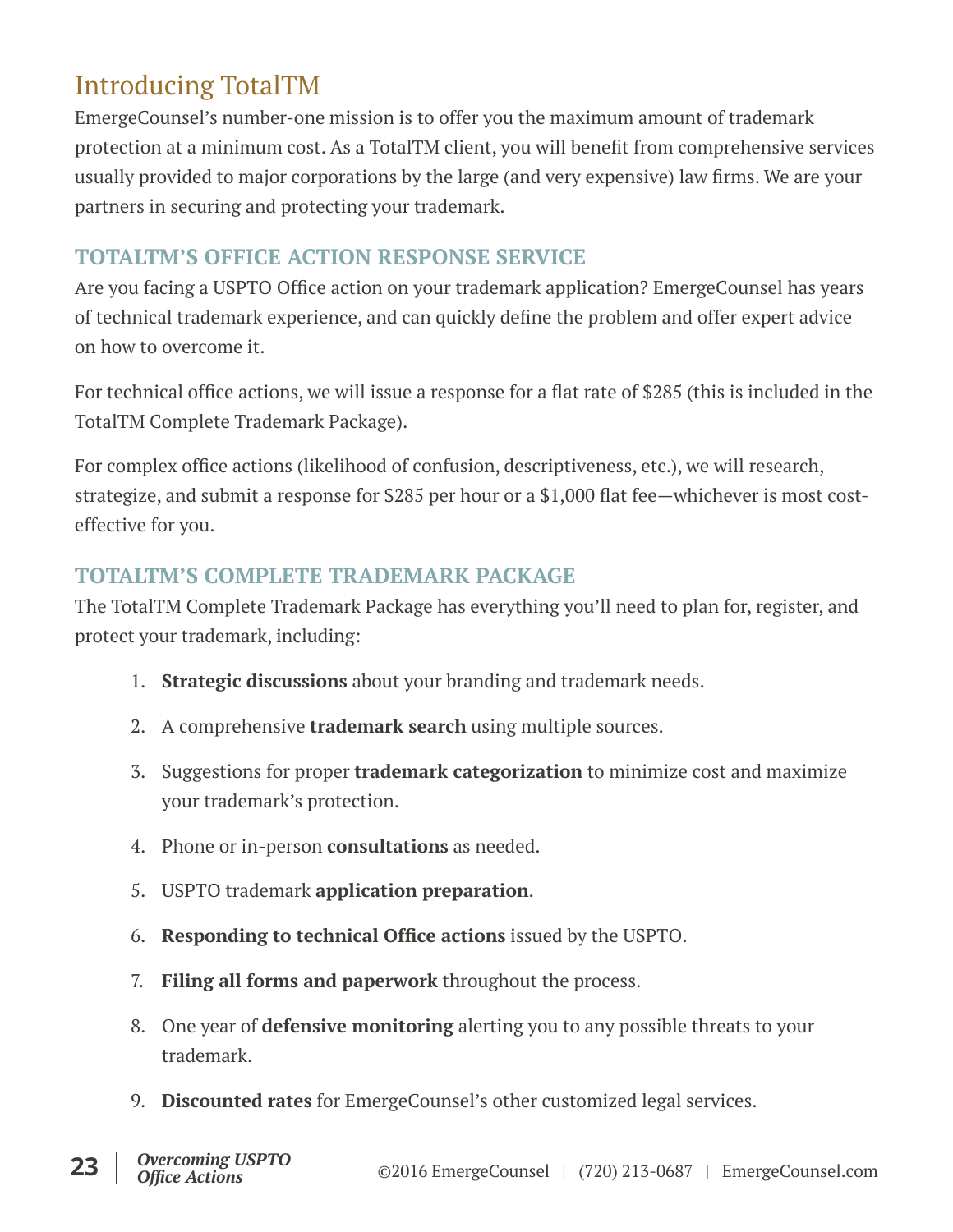The TotalTM Complete Trademark Package is available to EmergeCounsel clients at the low rate of \$850 plus the USPTO filing fee, which ranges from \$225 to \$325. There are discounts for multiple marks—contact us for pricing.

**Contact us at 720-213-0687 or emergecounsel.com to learn more about TotalTM and our other trademark services. Start protecting your intellectual property today!**